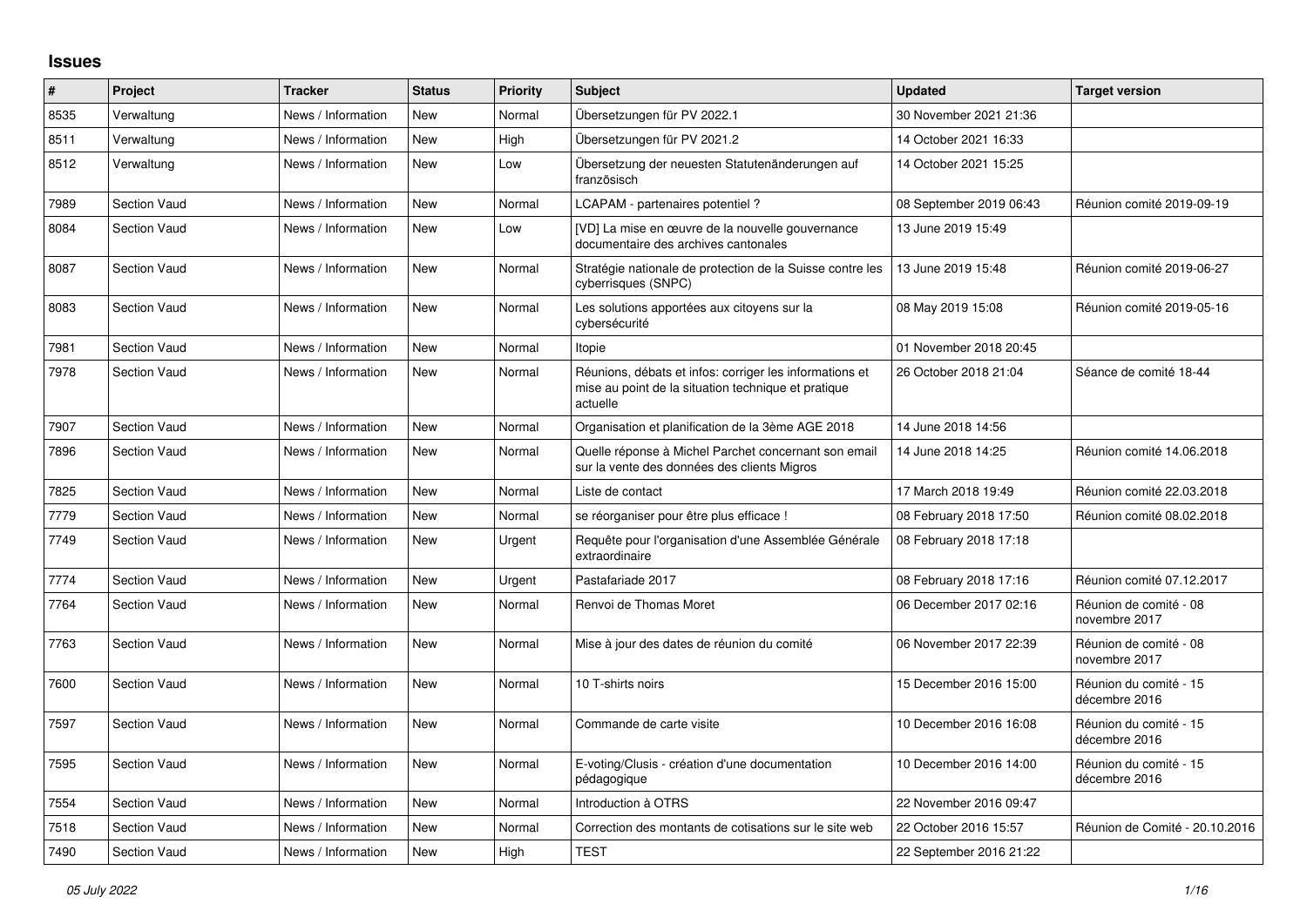| $\#$ | Project                           | <b>Tracker</b>      | <b>Status</b>            | <b>Priority</b> | <b>Subject</b>                                                                       | <b>Updated</b>          | <b>Target version</b>                |
|------|-----------------------------------|---------------------|--------------------------|-----------------|--------------------------------------------------------------------------------------|-------------------------|--------------------------------------|
| 8553 | Digitale Infrastruktur            | Bug / Feature       | Needs<br>Feedback        | Urgent          | Newsletterversand Members-CiviCRM<br>hängt/unzureichende Zustellquote                | 03 April 2022 23:06     |                                      |
| 8545 | Digitale Infrastruktur            | Bug / Feature       | Done                     | Normal          | Überprüfung Funktionalität Mitglieder-Kontaktformular<br>FR                          | 03 April 2022 23:04     |                                      |
| 8552 | Digitale Infrastruktur            | Bug / Feature       | New                      | High            | Überprüfung Newsletterformular DE An/Abmeldung                                       | 24 March 2022 11:32     |                                      |
| 8489 | Digitale Infrastruktur            | Bug / Feature       | Needs<br>Feedback        | Normal          | Zahlungs API                                                                         | 10 February 2022 16:50  |                                      |
| 8536 | Digitale Infrastruktur            | Bug / Feature       | <b>New</b>               | Normal          | CiviCRM: Payment method hinzufügen geht nicht                                        | 25 January 2022 20:32   |                                      |
| 8529 | Digitale Infrastruktur            | Bug / Feature       | Needs Work               | Normal          | Installation Mailtrain                                                               | 14 December 2021 15:58  |                                      |
| 8396 | Digitale Infrastruktur            | Bug / Feature       | Needs<br>Feedback        | Low             | Alte Redmine Projekte nicht mehr im Archiv aufgelistet                               | 12 February 2020 02:04  |                                      |
| 8045 | Digitale Infrastruktur            | Bug / Feature       | New                      | Urgent          | ZipCode sowie Abesenden der Anmeldung im Discourse<br>mit 500 internal Fehler        | 19 December 2019 01:51  |                                      |
| 7761 | Digitale Infrastruktur            | Bug / Feature       | Needs Work               | High            | OTRS überlebt Neustarts des Containers nicht                                         | 19 December 2019 01:49  |                                      |
| 8358 | Finanzen                          | Bug / Feature       | <b>New</b>               | Normal          | Berechnung Rechnungsbeträge überprüfen (PPAG)                                        | 15 November 2019 21:25  |                                      |
| 8260 | Digitale Infrastruktur            | Bug / Feature       | <b>New</b>               | Normal          | Update PPS Website auf neues Theme                                                   | 01 October 2019 19:17   |                                      |
| 7833 | Digitale Infrastruktur            | Bug / Feature       | <b>Needs</b><br>Feedback | High            | Agenda der Website zeigt Termine nicht an & teilweise<br>mit schlechter Darstellung  | 29 March 2018 12:32     |                                      |
| 8558 | Vorstand - Comité PPS             | Information / Varia | <b>New</b>               | Normal          | Unterschriftenbogen für Initiative Service Citoyen                                   | 12 May 2022 12:22       |                                      |
| 8471 | <b>Press and Public Relations</b> | Information / Varia | <b>New</b>               | Normal          | Wiki Updates                                                                         | 28 March 2021 00:34     |                                      |
| 8419 | Vorstand - Comité PPS             | Information / Varia | <b>New</b>               | Normal          | Sekretariat der PPS                                                                  | 29 October 2020 22:45   | Vorstandssitzung 2020 03 16          |
| 8426 | Vorstand - Comité PPS             | Information / Varia | New                      | Urgent          | Ablösung Civi Crm als Mitgliederverwaltung                                           | 20 July 2020 20:22      | Vorstandssitzung vom<br>08.06.2020   |
| 8356 | Vorstand - Comité PPS             | Information / Varia | <b>New</b>               | Normal          | Überarbeitung Versammlungs- und<br>Abstimmungsreglement                              | 13 November 2019 20:36  | Vorstandssitzung 2019 11 11          |
| 8315 | <b>Section Vaud</b>               | Information / Varia | <b>New</b>               | Normal          | Formation sur le fonctionnement parlementaire                                        | 12 September 2019 15:39 | Réunion comité 2019-09-19            |
| 8314 | <b>Section Vaud</b>               | Information / Varia | New                      | Normal          | Initiative cantonale demandant la protection de l'intégrité<br>personnelle numérique | 12 September 2019 15:14 | Réunion comité 2019-09-19            |
| 7160 | Section Vaud                      | Information / Varia | Tabled                   | Normal          | Retour sur la réunion e débriefing de la RTS -<br>Campagne EF2016                    | 03 August 2019 09:47    | Réunion de comité - 28 avril<br>2016 |
| 8072 | Sektion Zürich                    | Information / Varia | Tabled                   | Normal          | Listenverbindung PPZH Nationalratswahlen 2019                                        | 28 May 2019 21:31       | Vorstandsitzung 2019-1               |
| 8095 | Section Vaud                      | Information / Varia | <b>New</b>               | Normal          | Demande d'aide pour une récolte de fonds nationale                                   | 28 May 2019 06:12       |                                      |
| 8086 | Sektion Zürich                    | Information / Varia | <b>New</b>               | Normal          | Werbemittel Nationalratswahlen                                                       | 16 May 2019 15:12       |                                      |
| 7304 | Sektion Zürich                    | Information / Varia | <b>New</b>               | Normal          | Koordinations- & Kommunikationstool für Vorstand und<br>Aktive                       | 18 April 2019 11:03     | Vorstandsitzung 2019-1               |
| 7829 | Section Vaud                      | Information / Varia | <b>New</b>               | Normal          | Revoir la nomenclature des "versions cibles"                                         | 19 March 2018 16:11     | Réunion comité 22.03.2018            |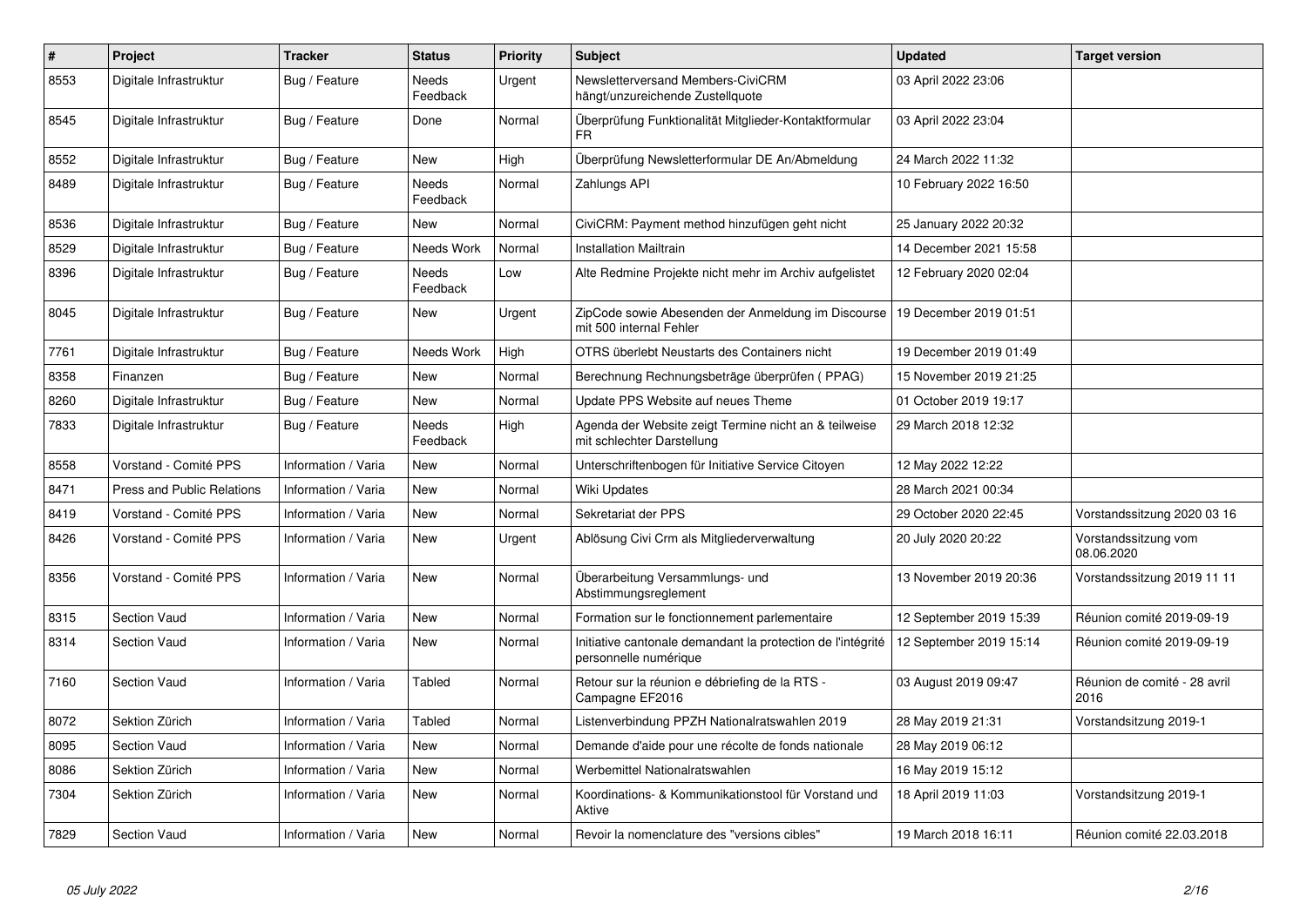| $\#$ | Project                                   | <b>Tracker</b>      | <b>Status</b>        | <b>Priority</b> | Subject                                                                                                                                     | <b>Updated</b>          | <b>Target version</b> |
|------|-------------------------------------------|---------------------|----------------------|-----------------|---------------------------------------------------------------------------------------------------------------------------------------------|-------------------------|-----------------------|
| 5050 | Sektion Wallis / section<br>valaisan      | Information / Varia | Needs Work           | Normal          | Wiki: Wahlsysteme                                                                                                                           | 20 August 2017 08:57    | GV2017                |
| 7529 | Section Vaud                              | Information / Varia | New                  | Normal          | Pourquoi DMSF réduit toutes les images.                                                                                                     | 05 November 2016 00:11  |                       |
| 5035 | Sektion beider Basel                      | Information / Varia | New                  | Normal          | Kontakte Journalisten                                                                                                                       | 09 July 2016 09:33      |                       |
| 6520 | Sektion Wallis / section<br>valaisan      | Information / Varia | Tabled               | Normal          | Assemblée constituante                                                                                                                      | 23 July 2015 16:03      |                       |
| 6675 | Section Genève                            | Information / Varia | New                  | Normal          | éVote : Demande de borne au sein des locaux de vote                                                                                         | 09 April 2015 20:10     | Prochain Comité       |
| 6729 | Section Genève                            | Information / Varia | New                  | Normal          | Préparation référendum LRens/LSCPT                                                                                                          | 25 March 2015 15:52     | Prochain Comité       |
| 6457 | Sektion St. Gallen und beide<br>Appenzell | Information / Varia | Tabled               | Normal          | Piratengrillen                                                                                                                              | 30 July 2014 16:21      |                       |
| 6380 | Pirate Party Policy                       | Information / Varia | <b>New</b>           | Normal          | PAD - Consulation LSI - Vernaemlassung ISG                                                                                                  | 22 April 2014 12:13     |                       |
| 6379 | <b>Pirate Party Policy</b>                | Information / Varia | New                  | Normal          | Refenz material - Documentation de reference - Reading   22 April 2014 12:11<br>Material                                                    |                         |                       |
| 6245 | <b>Pirate Party Policy</b>                | Information / Varia | <b>New</b>           | Normal          | Reading material review                                                                                                                     | 05 March 2014 15:05     |                       |
| 6239 | <b>Pirate Party Policy</b>                | Information / Varia | New                  | Normal          | Consultation - Modification du code civil (CC; Droit de<br>I'adoption) / Vernehmlassung - Änderung des<br>Zivilgesetzbuches (ZGB; Adoption) | 05 March 2014 14:44     |                       |
| 6240 | <b>Pirate Party Policy</b>                | Information / Varia | <b>New</b>           | Normal          | Reading material review                                                                                                                     | 05 March 2014 14:41     |                       |
| 6207 | <b>Pirate Party Policy</b>                | Information / Varia | New                  | Normal          | Reading material review                                                                                                                     | 04 March 2014 13:53     |                       |
| 6202 | <b>Pirate Party Policy</b>                | Information / Varia | New                  | Normal          | Reading material review                                                                                                                     | 04 March 2014 13:21     |                       |
| 6178 | <b>Pirate Party Policy</b>                | Information / Varia | Offen /<br>Incertain | Normal          | review april 2014                                                                                                                           | 04 March 2014 11:33     |                       |
| 5883 | Section Genève                            | Information / Varia | New                  | Normal          | Poste à pourvoir au comité : Comptable                                                                                                      | 10 October 2013 17:43   | Prochaine AG          |
| 5866 | Stadtsektion Zürich                       | Information / Varia | <b>New</b>           | Normal          | Budget 2014                                                                                                                                 | 03 October 2013 21:07   | Sitzung 03.10.2013    |
| 5865 | Stadtsektion Zürich                       | Information / Varia | New                  | Normal          | PV Gemeinderatswahlen anfangs November                                                                                                      | 03 October 2013 20:13   | Sitzung 03.10.2013    |
| 4942 | <b>Pirate Party Policy</b>                | Information / Varia | <b>New</b>           | Normal          | Provide an outline, and approach for the development of<br>the position paper                                                               | 30 September 2013 19:23 |                       |
| 5828 | Stadtsektion Zürich                       | Information / Varia | <b>New</b>           | Normal          | Winteraktivitäten                                                                                                                           | 17 September 2013 09:49 |                       |
| 5827 | Stadtsektion Zürich                       | Information / Varia | <b>New</b>           | Normal          | Idee Präsentation der Zürcher Piraten                                                                                                       | 17 September 2013 09:48 |                       |
| 5825 | Stadtsektion Zürich                       | Information / Varia | New                  | Normal          | Feedback                                                                                                                                    | 17 September 2013 09:44 |                       |
| 5823 | Stadtsektion Zürich                       | Information / Varia | New                  | Normal          | Chatiquette                                                                                                                                 | 17 September 2013 09:39 |                       |
| 5822 | Stadtsektion Zürich                       | Information / Varia | New                  | Normal          | Forum: Nicht Mitglieder                                                                                                                     | 17 September 2013 09:36 |                       |
| 5661 | Stadtsektion Zürich                       | Information / Varia | New                  | Normal          | Organisation PV                                                                                                                             | 12 August 2013 20:24    |                       |
| 5570 | Bezirkssektion Winterthur                 | Information / Varia | New                  | Normal          | SSL / TLS Unterstützung                                                                                                                     | 21 July 2013 21:47      |                       |
| 5569 | Stadtsektion Bern                         | Information / Varia | New                  | Normal          | SSL / TLS Unterstützung                                                                                                                     | 21 July 2013 21:37      |                       |
| 5339 | <b>Pirate Party Policy</b>                | Information / Varia | New                  | Normal          | Compilation des prises de position                                                                                                          | 06 June 2013 17:16      |                       |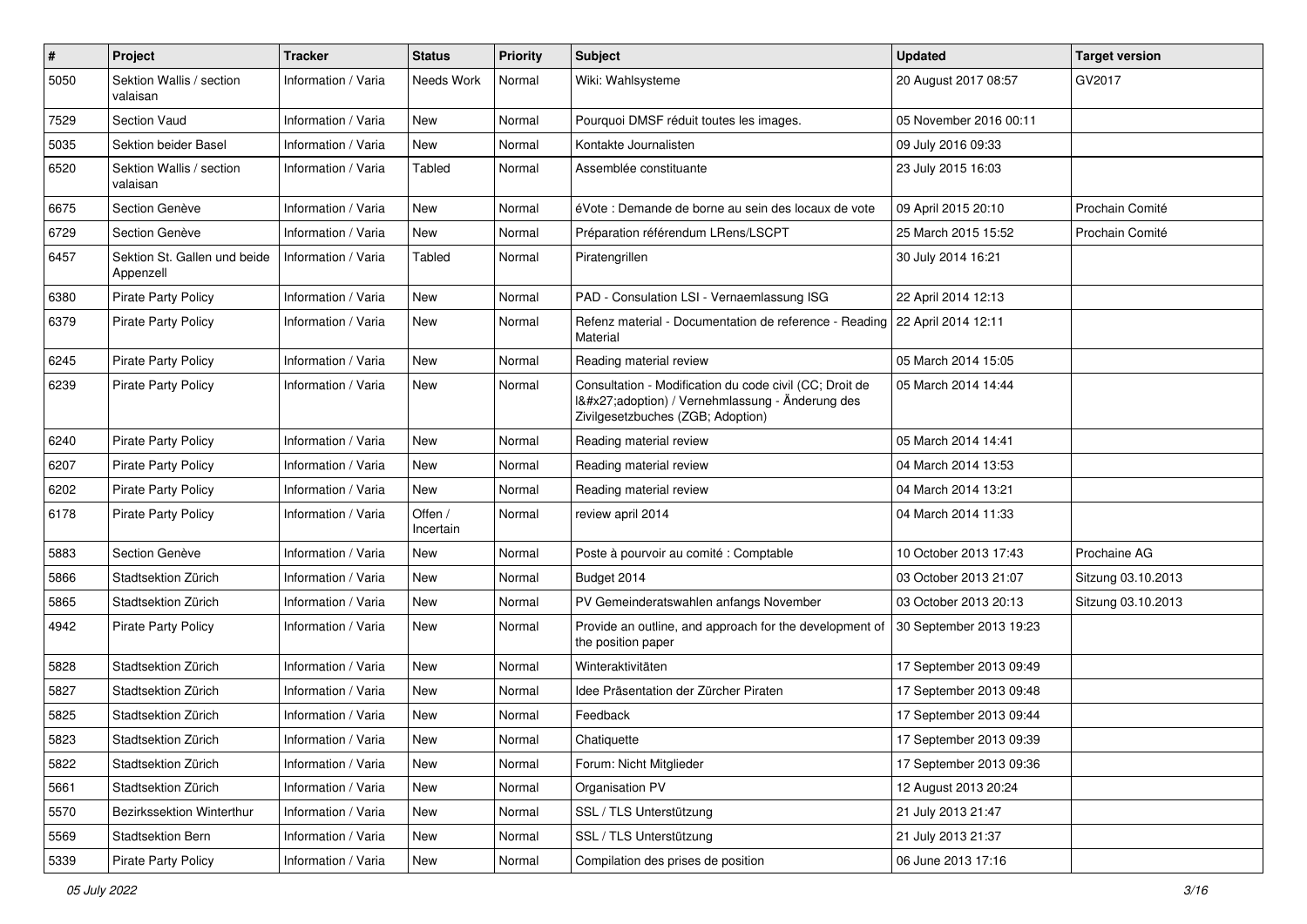| $\vert$ # | Project                                  | <b>Tracker</b>      | <b>Status</b>            | <b>Priority</b> | <b>Subject</b>                                                                                                                                                                              | <b>Updated</b>         | <b>Target version</b> |
|-----------|------------------------------------------|---------------------|--------------------------|-----------------|---------------------------------------------------------------------------------------------------------------------------------------------------------------------------------------------|------------------------|-----------------------|
| 5321      | Stadtsektion Zürich                      | Information / Varia | <b>New</b>               | Normal          | Treffen mit Philipp Meier                                                                                                                                                                   | 31 May 2013 15:56      |                       |
| 4730      | <b>Stadtsektion Bern</b>                 | Information / Varia | <b>New</b>               | High            | Dukumente hochladen                                                                                                                                                                         | 03 March 2013 21:50    |                       |
| 7852      | Verwaltung                               | Creation            | <b>New</b>               | Normal          | Anleitung Members CiviCRM für Vorstände und PPVs<br>anpassen, ergänzen und übersetzen.                                                                                                      | 12 December 2018 19:41 |                       |
| 8518      | AG Vernehmlassungen                      | Task / Tâche        | Done                     | Normal          | Vernehmlassung 2021/96 Teilrevisionen vier<br>Ausführungserlasse des BÜPF (VÜPF, GebV-ÜPF,<br>VD-ÜPF, VVS-ÜPF)                                                                              | 21 May 2022 15:03      |                       |
| 8542      | AG Vernehmlassungen                      | Task / Tâche        | <b>New</b>               | Normal          | Vernehmlassung 2022/6 Bundesbeschluss zur<br>nationalen Umsetzung des OECD/G-20 Projekts zur<br>Besteuerung der digitalen Wirtschaft (SR 101)                                               | 13 April 2022 06:34    |                       |
| 8521      | AG Vernehmlassungen                      | Task / Tâche        | Needs Work               | Normal          | Vernehmlassung 2021/70 Meldepflicht von<br>Betreiberinnen kritischer Infrastrukturen für<br>Cyberangriffe                                                                                   | 13 April 2022 00:53    |                       |
| 8554      | AG Vernehmlassungen                      | Task / Tâche        | <b>New</b>               | High            | Vernehmlassung Teilrevision der GwV-FINMA                                                                                                                                                   | 04 April 2022 19:11    |                       |
| 8556      | AG Vernehmlassungen                      | Task / Tâche        | <b>New</b>               | Normal          | Vernehmlassung 2021/80 Bundesgesetz über die<br>Bearbeitung von Flugpassagierdaten zur Bekämpfung<br>von terroristischen und anderen schweren Straftaten<br>(Flugpassagierdatengesetz, FPG) | 04 April 2022 17:30    |                       |
| 8555      | AG Vernehmlassungen                      | Task / Tâche        | <b>New</b>               | Normal          | Vernehmlassung 2022/19 Bundesgesetz über die<br>elektronische Identität und die Vertrauensinfrastruktur<br>(E-ID-Gesetz, BGEID)                                                             | 04 April 2022 17:29    |                       |
| 8517      | AG Vernehmlassungen                      | Task / Tâche        | Needs Work               | Normal          | Vernehmlassung 2021/99 Verordnung über die<br>Transparenz bei der Politikfinanzierung (VPofin)                                                                                              | 26 March 2022 13:36    |                       |
| 8547      | Vorstand - Comité PPS                    | Task / Tâche        | <b>New</b>               | Normal          | Budget für die NR Wahlen                                                                                                                                                                    | 15 March 2022 21:14    |                       |
| 8502      | Piratenversammlung /<br>Assemblée Pirate | Task / Tâche        | Needs Work               | Normal          | Bereinigung Differenzen Statuten und<br>Versammlungsreglement                                                                                                                               | 16 February 2022 23:13 |                       |
| 8108      | Digitale Infrastruktur                   | Task / Tâche        | Needs<br>Feedback        | Normal          | Hinterlegung Druckvorlagen                                                                                                                                                                  | 10 February 2022 16:00 |                       |
| 8540      | AG Vernehmlassungen                      | Task / Tâche        | Needs Work               | Normal          | Vernehmlassung 2022/2 Bundesgesetz über die<br>Mobilitätsdateninfrastruktur                                                                                                                 | 10 February 2022 06:34 |                       |
| 8519      | AG Vernehmlassungen                      | Task / Tâche        | <b>New</b>               | Normal          | Vernehmlassung 2021/80 Bundesgesetz über die<br>Bearbeitung von Flugpassagierdaten zur Bekämpfung<br>von terroristischen und anderen schweren Straftaten<br>(Flugpassagierdatengesetz, FPG) | 10 February 2022 06:24 |                       |
| 8422      | Digitale Infrastruktur                   | Task / Tâche        | <b>Needs</b><br>Feedback | High            | Civi Crm Funktionen extern geben                                                                                                                                                            | 01 February 2022 02:19 |                       |
| 8473      | Digitale Infrastruktur                   | Task / Tâche        | Needs Work               | Normal          | <b>Refurbish CiviCRM</b>                                                                                                                                                                    | 18 January 2022 20:52  |                       |
| 8516      | AG Vernehmlassungen                      | Task / Tâche        | Needs Work               | Normal          | Vernehmlassung 2021/81 Verordnung über die<br>Herstellung der Interoperabilität zwischen<br>Schengen-Dublin-Informationssystemen                                                            | 18 January 2022 20:38  |                       |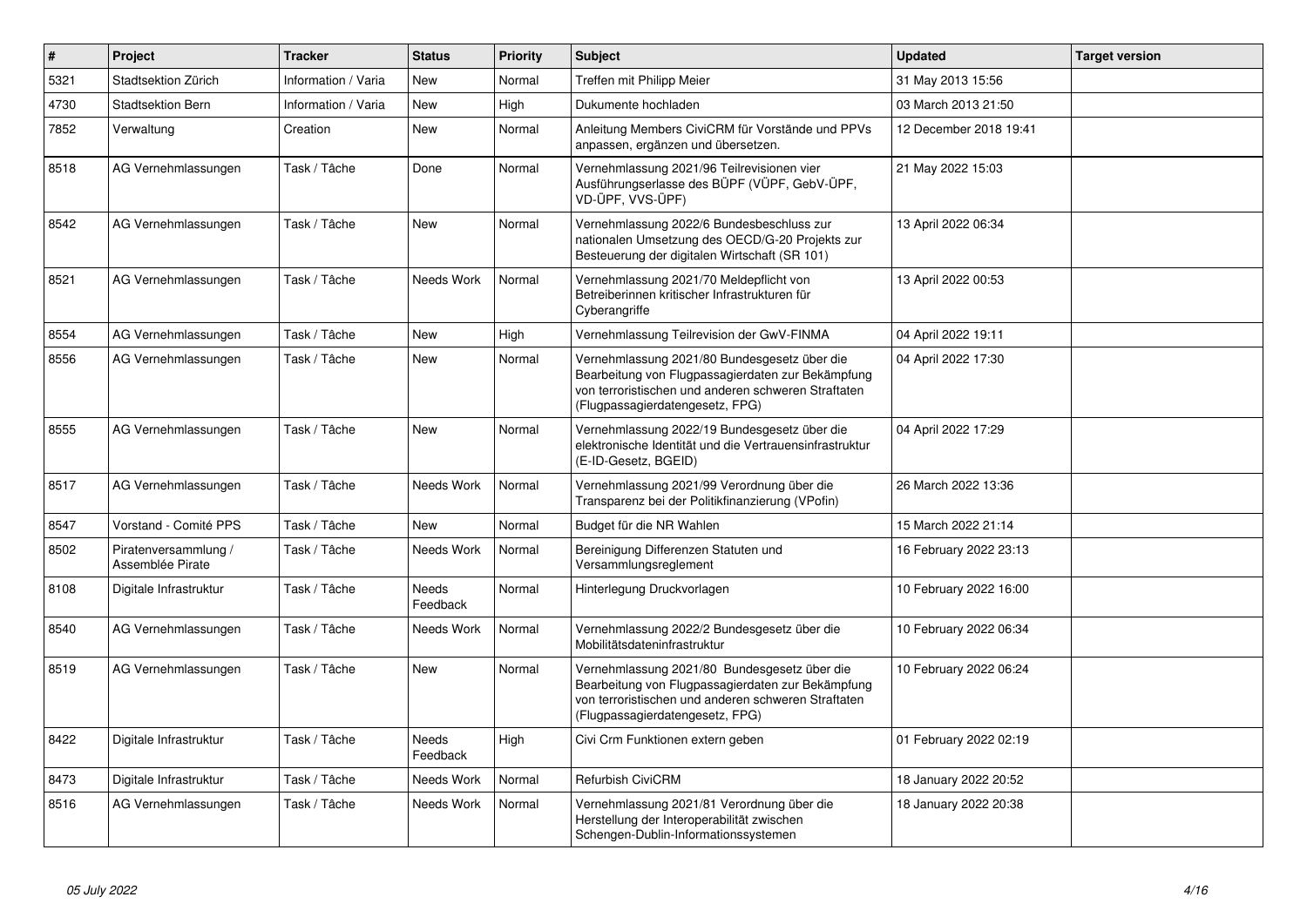| $\#$ | Project                    | <b>Tracker</b> | <b>Status</b>     | <b>Priority</b> | <b>Subject</b>                                                                                                                           | <b>Updated</b>          | <b>Target version</b>       |
|------|----------------------------|----------------|-------------------|-----------------|------------------------------------------------------------------------------------------------------------------------------------------|-------------------------|-----------------------------|
| 8467 | Vorstand - Comité PPS      | Task / Tâche   | Done              | Urgent          | Vernehmlassung zum Bundesgesetz über den Einsatz<br>elektronischer Mittel zur Erfüllung von<br>Behördenaufgaben                          | 25 March 2021 22:38     |                             |
| 8444 | Vorstand - Comité PPS      | Task / Tâche   | Needs Work        | High            | Fehlende Mitgliederbeiträge für die Sektion PPBB                                                                                         | 29 October 2020 16:58   |                             |
| 7002 | Sektion beider Basel       | Task / Tâche   | Needs Work        | Normal          | Für ein lebendiges Basel                                                                                                                 | 02 October 2020 00:23   |                             |
| 8421 | Sektion beider Basel       | Task / Tâche   | New               | Normal          | Aktuelle Vernehmlassungen                                                                                                                | 02 October 2020 00:09   |                             |
| 8430 | Sektion beider Basel       | Task / Tâche   | Needs Work        | Normal          | Lagerort und Materialbestand der PPBB                                                                                                    | 02 October 2020 00:08   |                             |
| 7997 | Verwaltung                 | Task / Tâche   | New               | Normal          | Online Anmeldung Mitglied                                                                                                                | 01 October 2020 23:12   |                             |
| 7999 | Verwaltung                 | Task / Tâche   | New               | Normal          | Neuer Willkommens-Text nach Aufnahme als Mitglied                                                                                        | 01 October 2020 23:09   |                             |
| 8024 | Vorstand - Comité PPS      | Task / Tâche   | Needs Work        | Low             | Verantwortliche & Zugriffsrechte                                                                                                         | 01 October 2020 23:07   |                             |
| 8351 | Vorstand - Comité PPS      | Task / Tâche   | Done              | Normal          | Newsletter                                                                                                                               | 25 May 2020 19:24       | Vorstandssitzung 2019 11 25 |
| 7987 | Vorstand - Comité PPS      | Task / Tâche   | Done              | Normal          | Kommunikationskonzept                                                                                                                    | 03 February 2020 19:12  | Vorstandssitzung 2019 05 27 |
| 8082 | Digitale Infrastruktur     | Task / Tâche   | New               | High            | Accès Discourse                                                                                                                          | 19 December 2019 01:50  |                             |
| 7868 | Digitale Infrastruktur     | Task / Tâche   | Needs<br>Feedback | Normal          | Mailverteiler für die PPS Ticino erstellen                                                                                               | 19 December 2019 01:40  |                             |
| 8378 | Digitale Infrastruktur     | Task / Tâche   | Needs Work        | Normal          | Erstelllung subdomain für neue Sektion<br>Thurgau/Schauffhausen + SG/AR/Ai                                                               | 19 December 2019 00:53  |                             |
| 8238 | Digitale Infrastruktur     | Task / Tâche   | New               | Normal          | Verify and document backup solution                                                                                                      | 15 December 2019 12:11  |                             |
| 8385 | Vorstand - Comité PPS      | Task / Tâche   | New               | Normal          | Strategie oder Massnahmenplan für Mitgliederwerbung                                                                                      | 09 December 2019 20:33  | PPS Meeting 09.12.2019      |
| 8381 | Vorstand - Comité PPS      | Task / Tâche   | New               | Normal          | Notiz/Eintrag von Berechtigungen für Mitgleider im<br><b>Members</b>                                                                     | 08 December 2019 10:30  | PPS Meeting 09.12.2019      |
| 6222 | <b>Pirate Party Policy</b> | Task / Tâche   | Done              | Normal          | Développement argumentaires votations populaire 18<br>mai - Entwicklung Argumentationshilfe Themen<br>Volksabstimmung 18. Mai            | 27 November 2019 21:23  |                             |
| 8354 | Vorstand - Comité PPS      | Task / Tâche   | <b>New</b>        | Normal          | Also for Italian/Tessin                                                                                                                  | 29 October 2019 10:57   |                             |
| 8337 | Vorstand - Comité PPS      | Task / Tâche   | <b>New</b>        | Normal          | Änderung Begrüssung Neu Mitglieder                                                                                                       | 24 October 2019 07:05   |                             |
| 8117 | Vorstand - Comité PPS      | Task / Tâche   | New               | Normal          | Procédure de communication entre les membres du<br>comité du PPS // Kommunikationsverfahren zwischen<br>den Mitgliedern des PPS-Vorstand | 14 October 2019 19:26   | Vorstandssitzung 2019 06 24 |
| 8334 | Vorstand - Comité PPS      | Task / Tâche   | New               | Normal          | Übersetzung Positionspapiere                                                                                                             | 30 September 2019 20:29 |                             |
| 8327 | <b>Section Vaud</b>        | Task / Tâche   | New               | Normal          | Transmission de matériel de notre parti pour les<br>élections fédérales à la BNS                                                         | 26 September 2019 19:27 | Réunion comité 2019-10-31   |
| 8237 | Section Vaud               | Task / Tâche   | New               | High            | La campagne électorale du PPVD sur les réseaux<br>sociaux privés et libres                                                               | 12 September 2019 15:03 | Réunion comité 2019-09-05   |
| 8312 | Sektion Bern               | Task / Tâche   | Needs Work        | Normal          | Rückzahlung des Darlehens an die PPS                                                                                                     | 09 September 2019 21:26 |                             |
| 8310 | Sektion Bern               | Task / Tâche   | Needs Work        | Normal          | Wahlkampfbudget / Bezahlung Wahlkampfleiter PPS<br>und Budget                                                                            | 09 September 2019 21:06 |                             |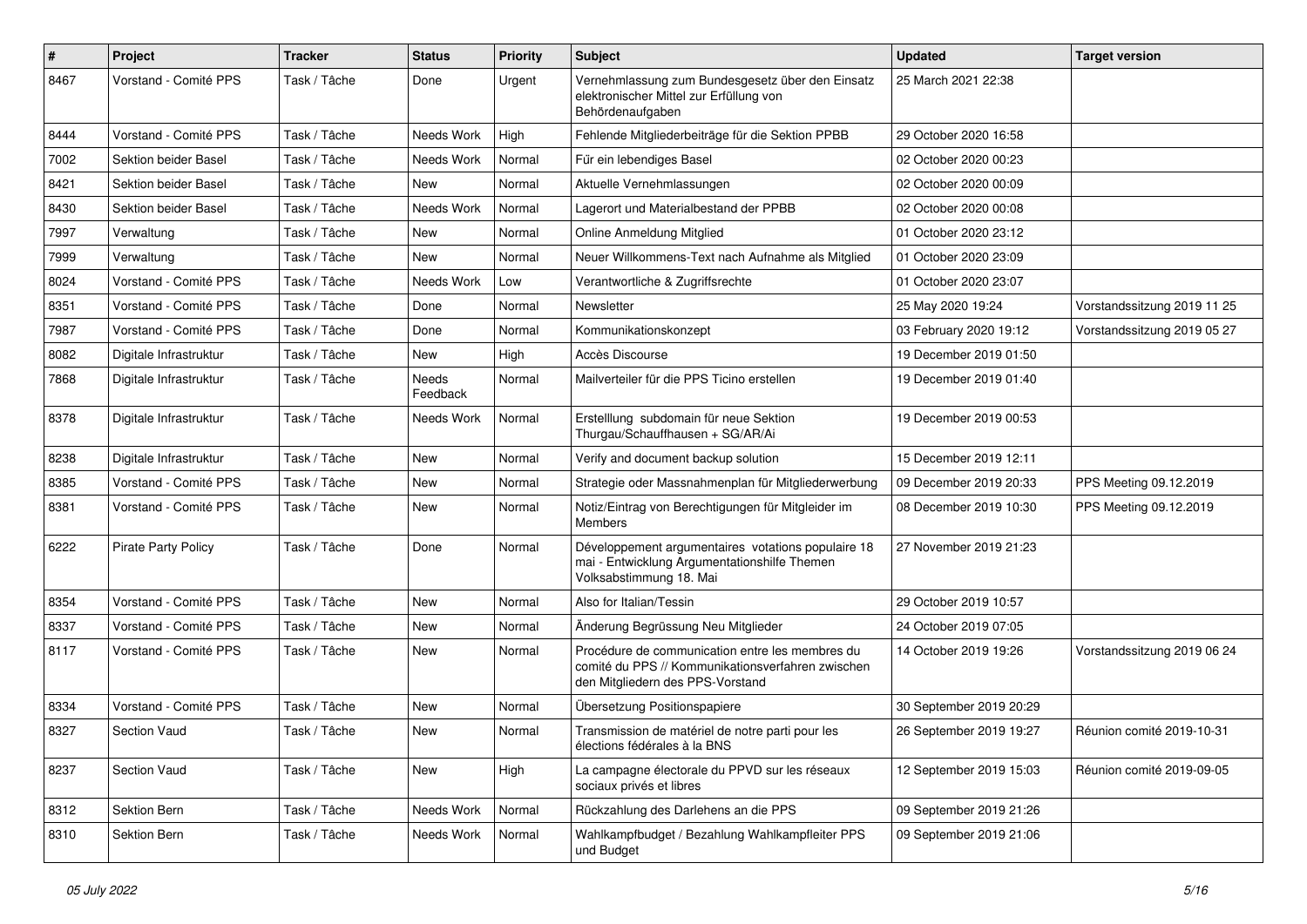| $\pmb{\#}$ | Project               | <b>Tracker</b> | <b>Status</b> | <b>Priority</b> | <b>Subject</b>                                                                                                            | <b>Updated</b>       | <b>Target version</b>                |
|------------|-----------------------|----------------|---------------|-----------------|---------------------------------------------------------------------------------------------------------------------------|----------------------|--------------------------------------|
| 7140       | <b>Section Vaud</b>   | Task / Tâche   | Done          | Normal          | Approbation et signature du PV de l'AG par les membres 08 September 2019 06:41<br>du comité ainsi que les statuts du PPVD |                      | Réunion de comité - 31 mars<br>2016  |
| 8255       | Vorstand - Comité PPS | Task / Tâche   | <b>New</b>    | Normal          | Überarbeitung des Piraten Quiz                                                                                            | 21 August 2019 20:50 |                                      |
| 8254       | <b>Section Vaud</b>   | Task / Tâche   | New           | High            | Affichage sur les communes EF19                                                                                           | 21 August 2019 14:51 | Réunion comité 2019-08-22            |
| 8252       | <b>Section Vaud</b>   | Task / Tâche   | <b>New</b>    | Normal          | Création d'un compte LinkedIn pour le PPVD                                                                                | 21 August 2019 14:47 | Réunion comité 2019-08-22            |
| 8253       | Section Vaud          | Task / Tâche   | New           | Normal          | Plate-forme EF19 vidéo de la rts                                                                                          | 21 August 2019 14:43 | Réunion comité 2019-08-22            |
| 8220       | <b>Section Vaud</b>   | Task / Tâche   | <b>New</b>    | High            | Recherche d'un petit cadeau de remerciement                                                                               | 20 August 2019 14:57 | Réunion comité 2019-09-05            |
| 8219       | <b>Section Vaud</b>   | Task / Tâche   | New           | High            | Rédaction de la lettre                                                                                                    | 20 August 2019 14:56 | Réunion comité 2019-08-22            |
| 8218       | <b>Section Vaud</b>   | Task / Tâche   | New           | High            | Lettre de remerciement à M. Burgerer pour son don                                                                         | 20 August 2019 14:56 | Réunion comité 2019-09-05            |
| 8204       | <b>Section Vaud</b>   | Task / Tâche   | Needs Work    | High            | Le questionnaire de l'ALLIANCE-ENVIRONNEMENT                                                                              | 20 August 2019 14:53 | Réunion comité 2019-07-25            |
| 8203       | <b>Section Vaud</b>   | Task / Tâche   | Needs Work    | High            | Le questionnaire de la société vaudoise de médecine                                                                       | 20 August 2019 14:52 | Réunion comité 2019-07-25            |
| 8248       | Finanzen              | Task / Tâche   | New           | Normal          | Budget 2020                                                                                                               | 19 August 2019 18:25 |                                      |
| 8120       | Section Vaud          | Task / Tâche   | Done          | Normal          | Préparation de notre voyage à Olten le 23 juin 2019                                                                       | 03 August 2019 20:59 | Réunion comité 2019-06-13            |
| 8033       | <b>Section Vaud</b>   | Task / Tâche   | Done          | Normal          | Faire liste du matériel de campagne                                                                                       | 03 August 2019 20:59 | Réunion comité 2019-02-21            |
| 7527       | <b>Section Vaud</b>   | Task / Tâche   | Done          | High            | Prise de possition sur le référendum vaudois sur la<br>mendicité                                                          | 03 August 2019 12:57 | Réunion de Comité - 3.11.2016        |
| 7195       | Section Vaud          | Task / Tâche   | Done          | Normal          | Révision de statuts du PPVD                                                                                               | 03 August 2019 09:48 | Réunion de comité - 28 avril<br>2016 |
| 8195       | Vorstand - Comité PPS | Task / Tâche   | <b>New</b>    | Normal          | Bestimmung von Dossier- und Themenverantwortlichen<br>Désignation des responsables de dossiers et de sujets               | 08 July 2019 08:37   | Vorstandssitzung 2019 07 08          |
| 8160       | <b>Section Vaud</b>   | Task / Tâche   | New           | Normal          | Région de Nyon et Twitter                                                                                                 | 13 June 2019 17:05   | Réunion comité 2019-06-13            |
| 7470       | <b>Section Vaud</b>   | Task / Tâche   | Done          | Normal          | Creation des stands                                                                                                       | 13 June 2019 15:55   |                                      |
| 7467       | <b>Section Vaud</b>   | Task / Tâche   | Done          | Normal          | Formation média                                                                                                           | 13 June 2019 15:54   | Réunion de Comité - 25.08.2016       |
| 7466       | <b>Section Vaud</b>   | Task / Tâche   | Done          | Normal          | Préparation Elections cantonales - désignation de<br>candidats - alliance - etc                                           | 13 June 2019 15:54   | Réunion de Comité - 25.08.2016       |
| 7462       | <b>Section Vaud</b>   | Task / Tâche   | Done          | Normal          | Camnpagne Référendum LRens                                                                                                | 16 May 2019 16:35    | Réunion de Comité - 25.08.2016       |
| 8059       | Sektion Zürich        | Task / Tâche   | <b>New</b>    | Normal          | Wahlprogramm 2019                                                                                                         | 14 May 2019 15:33    | Vorstandsitzung 2019-1               |
| 8078       | Sektion Zürich        | Task / Tâche   | New           | Normal          | Überblick über Dorf-, Quartier-, Regionalzeitungen                                                                        | 04 May 2019 19:52    |                                      |
| 8079       | Sektion Zürich        | Task / Tâche   | <b>New</b>    | Normal          | Fotograf buchen                                                                                                           | 04 May 2019 19:52    |                                      |
| 6597       | Sektion Zürich        | Task / Tâche   | Needs Work    | Normal          | Wegen Gratis-Plakatstellen anfragen                                                                                       | 04 May 2019 19:49    |                                      |
| 8077       | Sektion Zürich        | Task / Tâche   | New           | Normal          | Mitglieder-Postversand                                                                                                    | 03 May 2019 09:01    |                                      |
| 7341       | Section Vaud          | Task / Tâche   | Done          | Urgent          | Publipostage de formulaire Iscpt                                                                                          | 19 April 2019 15:12  | Réunion de comité - 9 juin 2016      |
| 7463       | Section Vaud          | Task / Tâche   | Done          | Normal          | Conférence-débats 2e partie 2016                                                                                          | 19 April 2019 15:11  | Réunion de Comité - 6.10.2016        |
| 7468       | Section Vaud          | Task / Tâche   | Done          | Normal          | Elections communales 2016 et EF 2015 - finances<br>factures ouvertes - point de sitation                                  | 19 April 2019 15:10  | Réunion de Comité - 25.08.2016       |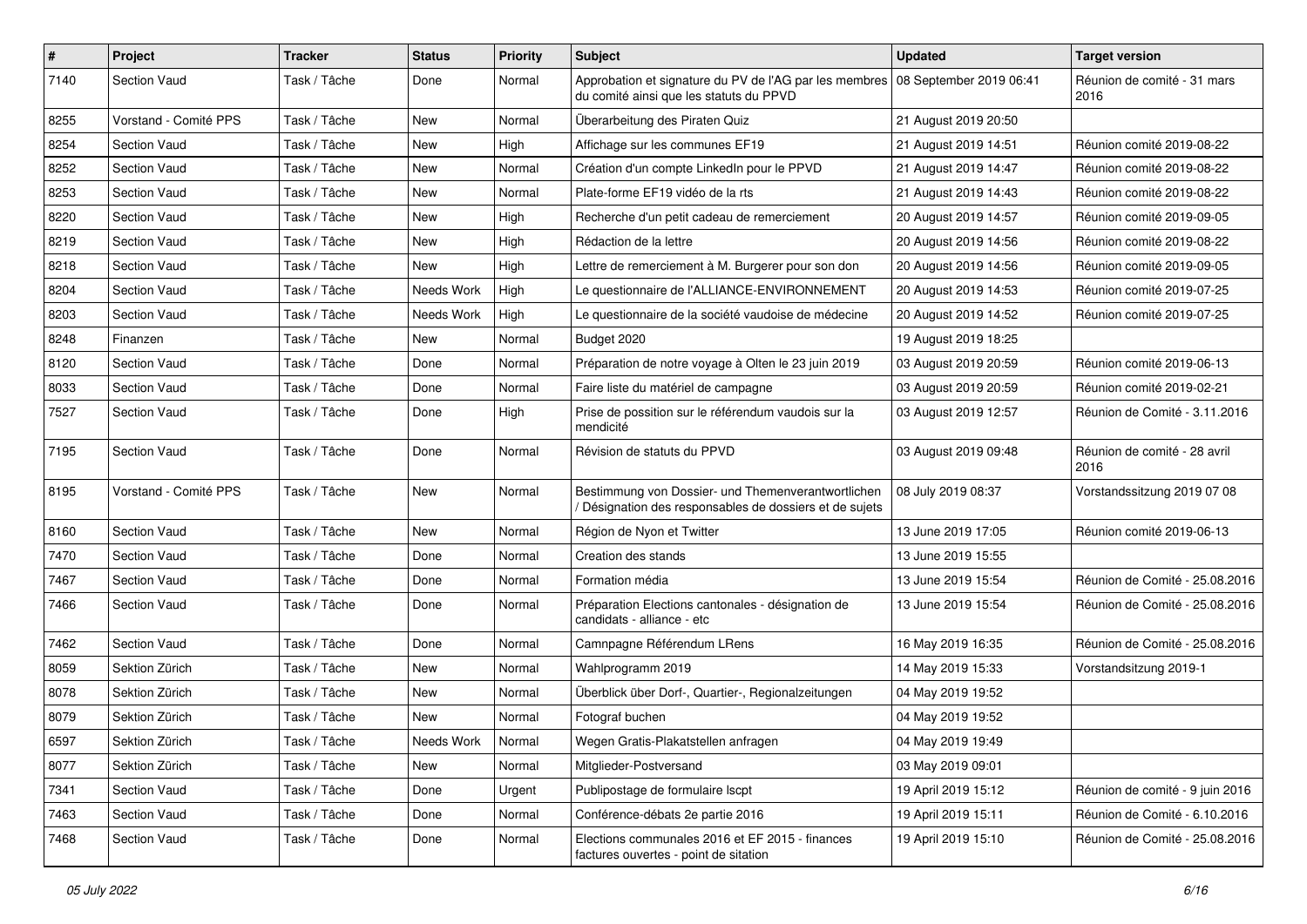| $\pmb{\#}$ | Project                              | <b>Tracker</b> | <b>Status</b>     | <b>Priority</b> | <b>Subject</b>                                                                                                                             | <b>Updated</b>         | <b>Target version</b>                                         |
|------------|--------------------------------------|----------------|-------------------|-----------------|--------------------------------------------------------------------------------------------------------------------------------------------|------------------------|---------------------------------------------------------------|
| 8063       | Sektion Zürich                       | Task / Tâche   | <b>New</b>        | Normal          | Vorbereitungen Aufstellungsversammlung                                                                                                     | 18 April 2019 17:41    | Vorstandsitzung 2019-1                                        |
| 6854       | Sektion Zürich                       | Task / Tâche   | <b>New</b>        | Normal          | Website                                                                                                                                    | 07 April 2019 07:36    | Vorstandsitzung 2019-1                                        |
| 8060       | Sektion Zürich                       | Task / Tâche   | New               | High            | Mitglieder und andere potenzielle Kandidaten<br>durchtelefonieren                                                                          | 03 April 2019 15:17    | Vorstandsitzung 2019-1                                        |
| 8061       | Sektion Zürich                       | Task / Tâche   | <b>New</b>        | Normal          | Kontovollmachten geregelt kriegen                                                                                                          | 02 April 2019 18:15    | Vorstandsitzung 2019-1                                        |
| 7516       | Sektion Zürich                       | Task / Tâche   | New               | Normal          | Kalender abonnieren auf Website fixen                                                                                                      | 02 April 2019 18:11    | Vorstandsitzung 2019-1                                        |
| 8058       | Sektion Zürich                       | Task / Tâche   | Needs Work        | Normal          | Neue Statuten auf Website publizieren                                                                                                      | 02 April 2019 14:38    |                                                               |
| 7975       | <b>Pirate Party Policy</b>           | Task / Tâche   | New               | Normal          | Änderung des Betäubungsmittelgesetzes und<br>Verordnung über Pilotversuche nach dem<br>Betäubungsmittelgesetz (Pilotversuche mit Cannabis) | 04 March 2019 14:49    |                                                               |
| 7986       | Grafik und Design                    | Task / Tâche   | <b>New</b>        | Normal          | Datenv von Grafik/Design auf einer Instanz der PPS<br>hosten                                                                               | 22 January 2019 12:54  |                                                               |
| 8001       | Finanzen                             | Task / Tâche   | <b>New</b>        | Normal          | Fehlende Finanzdaten / Jahre auf der Homepage mit<br>entsprechenden Forumalren ergänzen                                                    | 01 December 2018 17:35 |                                                               |
| 8000       | Finanzen                             | Task / Tâche   | New               | Normal          | Mitgliederbeiträge der Sektionen                                                                                                           | 01 December 2018 16:34 |                                                               |
| 7998       | <b>Press and Public Relations</b>    | Task / Tâche   | <b>New</b>        | Normal          | Presseverteiler im PressCRM aktualisieren sowie<br>ergänzen                                                                                | 01 December 2018 13:05 |                                                               |
| 7977       | <b>Section Vaud</b>                  | Task / Tâche   | Needs Work        | Normal          | Téléchargement légal: cadre particulier et exeptions                                                                                       | 01 November 2018 20:44 | Séance de comité 18-44                                        |
| 7976       | <b>Section Vaud</b>                  | Task / Tâche   | Done              | Normal          | Sondage Politiciennes.ch                                                                                                                   | 01 November 2018 20:43 | Séance de comité 18-44                                        |
| 7906       | <b>Section Vaud</b>                  | Task / Tâche   | <b>New</b>        | Normal          | Organisation et planification de la 2ème AGE 2018                                                                                          | 14 June 2018 14:55     | Réunion comité 14.06.2018                                     |
| 7269       | <b>Section Vaud</b>                  | Task / Tâche   | Done              | Normal          | Travaux sur la vision pirate du développement<br>communal                                                                                  | 07 May 2018 13:02      | Réunion de comité - 28 avril<br>2016                          |
| 7262       | <b>Section Vaud</b>                  | Task / Tâche   | Done              | Normal          | Révision du programme du PPVD                                                                                                              | 07 May 2018 13:02      | Réunion de comité - 14 avril<br>2016                          |
| 7236       | <b>Section Vaud</b>                  | Task / Tâche   | Done              | Normal          | Organisation de la campagne référendaire LSCPT                                                                                             | 07 May 2018 12:58      | Réunion de comité - 31 mars<br>2016                           |
| 7863       | Section Vaud                         | Task / Tâche   | <b>New</b>        | Normal          | Compte Twitter PPVD                                                                                                                        | 14 April 2018 09:24    | Réunion comité 19.04.2018                                     |
| 7862       | <b>Section Vaud</b>                  | Task / Tâche   | <b>New</b>        | Normal          | Mise à jour de la page wiki des PV                                                                                                         | 14 April 2018 09:21    | Réunion comité 19.04.2018                                     |
| 7828       | <b>Section Vaud</b>                  | Task / Tâche   | <b>New</b>        | Normal          | Communication sur le 14 avril                                                                                                              | 05 April 2018 16:42    | Réunion comité 05.04.2018                                     |
| 7801       | <b>Section Vaud</b>                  | Task / Tâche   | New               | Normal          | Election de vérificateurs de comptes                                                                                                       | 08 February 2018 18:58 |                                                               |
| 7739       | Sektion Wallis / section<br>valaisan | Task / Tâche   | New               | Normal          | GV2017                                                                                                                                     | 20 August 2017 09:00   | GV2017                                                        |
| 5275       | Sektion Wallis / section<br>valaisan | Task / Tâche   | Done              | Normal          | Stellungnahme zum Schulgesetz                                                                                                              | 20 August 2017 08:57   |                                                               |
| 5444       | Sektion Wallis / section<br>valaisan | Task / Tâche   | Needs Work        | Low             | Welcome/Austrittsmail automatisieren                                                                                                       | 20 August 2017 08:56   | GV2017                                                        |
| 6311       | Sektion Wallis / section<br>valaisan | Task / Tâche   | Needs<br>Feedback | Normal          | Videoüberachung Brig: Umstellung der Webseite                                                                                              | 20 August 2017 08:55   | Existierende/Funktionierende<br>Datenschutz- und GIDA Behörde |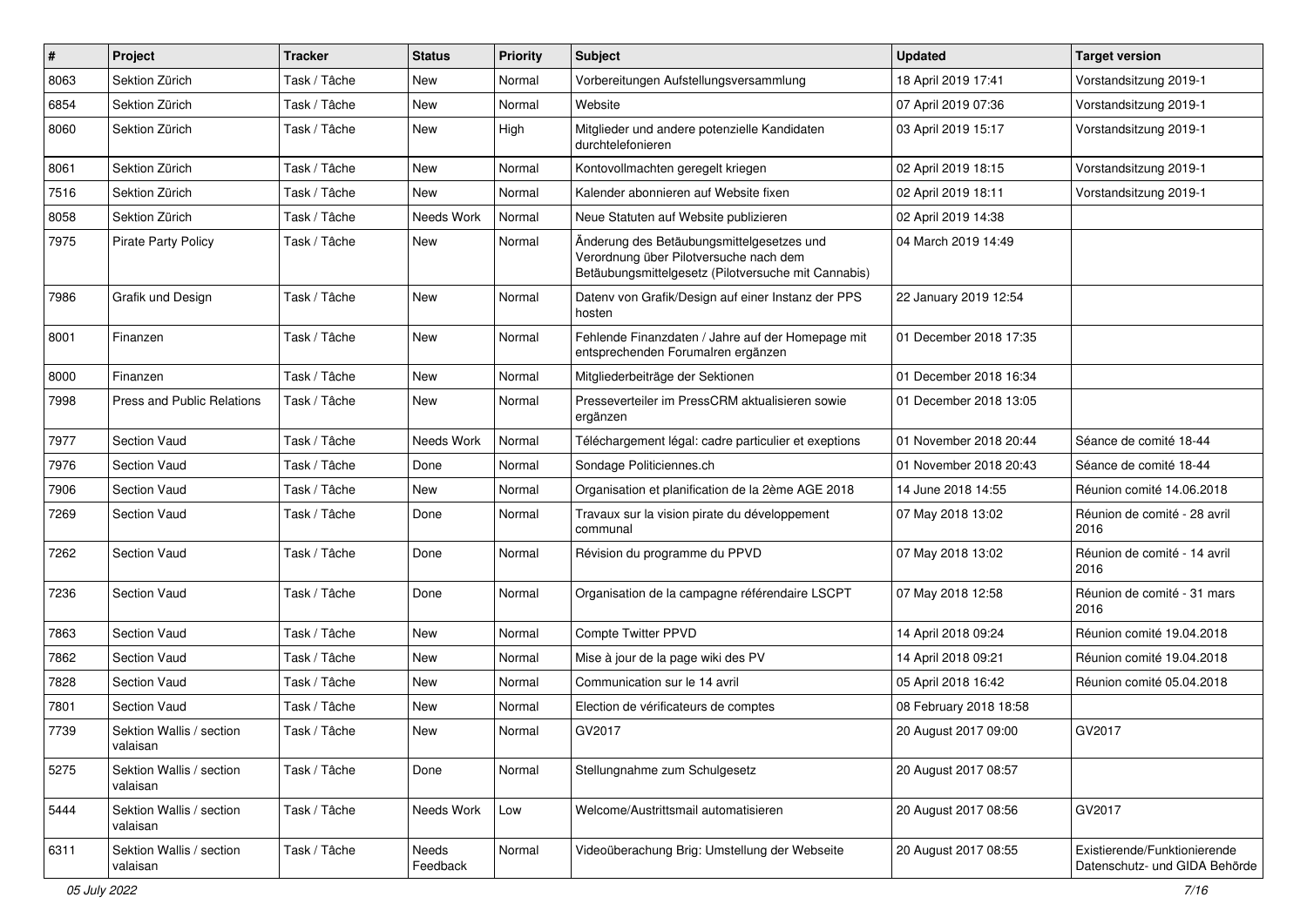| #    | Project                              | <b>Tracker</b> | <b>Status</b>     | <b>Priority</b> | Subject                                                                   | <b>Updated</b>          | <b>Target version</b>                                         |
|------|--------------------------------------|----------------|-------------------|-----------------|---------------------------------------------------------------------------|-------------------------|---------------------------------------------------------------|
| 6487 | Sektion Wallis / section<br>valaisan | Task / Tâche   | New               | Normal          | Sektionsdateien Lagerung                                                  | 20 August 2017 08:55    | GV2017                                                        |
| 6021 | Sektion Wallis / section<br>valaisan | Task / Tâche   | Needs<br>Feedback | Normal          | Amtsblatt Wallis: Öffentlich und Gratis                                   | 20 August 2017 08:34    | Existierende/Funktionierende<br>Datenschutz- und GIDA Behörde |
| 4067 | Sektion Wallis / section<br>valaisan | Task / Tâche   | Needs<br>Feedback | Normal          | Wildtierkameras im Wallis                                                 | 20 August 2017 08:33    | Existierende/Funktionierende<br>Datenschutz- und GIDA Behörde |
| 6120 | Sektion Wallis / section<br>valaisan | Task / Tâche   | New               | Normal          | Website Optimierung                                                       | 20 August 2017 08:32    | GV2017                                                        |
| 5873 | Sektion Wallis / section<br>valaisan | Task / Tâche   | Tabled            | Normal          | Pi-Vote Zertifikate                                                       | 20 August 2017 08:31    | GV2017                                                        |
| 5870 | Sektion Wallis / section<br>valaisan | Task / Tâche   | Needs Work        | Normal          | Opendata.admin.ch                                                         | 20 August 2017 08:31    | GV2017                                                        |
| 5430 | Sektion Wallis / section<br>valaisan | Task / Tâche   | Needs<br>Feedback | Normal          | Einrichtung interne Mailingliste                                          | 20 August 2017 08:31    | GV2017                                                        |
| 4386 | Finanzen                             | Task / Tâche   | Needs Work        | High            | Spenderlisten erstellen                                                   | 01 May 2017 14:45       |                                                               |
| 5400 | Sektion Wallis / section<br>valaisan | Task / Tâche   | Needs<br>Feedback | Normal          | Dienststelle für Datenschutz und Öffentlichkeitsprinzip                   | 20 April 2017 17:36     |                                                               |
| 7657 | Finanzen                             | Task / Tâche   | <b>New</b>        | Urgent          | <b>BTC Zahlungen</b>                                                      | 12 April 2017 22:16     |                                                               |
| 7522 | Section Vaud                         | Task / Tâche   | New               | Normal          | Les modalités éléctorales 2017                                            | 22 October 2016 13:43   | Réunion de Comité - 20.10.2016                                |
| 7521 | <b>Section Vaud</b>                  | Task / Tâche   | New               | Normal          | Création d'une newsletter et appel à la candidature<br>Election cantonale | 22 October 2016 13:37   | Réunion de Comité - 20.10.2016                                |
| 7321 | Sektion Zürich                       | Task / Tâche   | <b>New</b>        | Normal          | Auswertung Mitgliederversand                                              | 11 October 2016 17:11   |                                                               |
| 7505 | <b>Section Vaud</b>                  | Task / Tâche   | New               | Normal          | Recherche de la salle pour le 8 décembre                                  | 06 October 2016 22:17   | Réunion de Comité - 20.10.2016                                |
| 7500 | <b>Section Vaud</b>                  | Task / Tâche   | New               | Normal          | Création d'un programme de communication vaudois                          | 04 October 2016 17:54   | Réunion de Comité - 6.10.2016                                 |
| 7499 | <b>Section Vaud</b>                  | Task / Tâche   | New               | Normal          | Mise à jour logiciel du site web                                          | 04 October 2016 17:50   | Réunion de Comité - 6.10.2016                                 |
| 7498 | <b>Section Vaud</b>                  | Task / Tâche   | <b>New</b>        | Normal          | Mise au propre du programme vaudois                                       | 04 October 2016 17:45   | Réunion de Comité - 6.10.2016                                 |
| 7497 | <b>Section Vaud</b>                  | Task / Tâche   | New               | Normal          | Mise à jour du calendrier du site web                                     | 04 October 2016 17:42   | Réunion de Comité - 6.10.2016                                 |
| 7491 | <b>Section Vaud</b>                  | Task / Tâche   | New               | Normal          | Comité de campagne élections cantonales 2017                              | 22 September 2016 21:53 | Réunion de Comité - 6.10.2016                                 |
| 7465 | <b>Section Vaud</b>                  | Task / Tâche   | <b>New</b>        | Normal          | Newsletter septembre                                                      | 25 August 2016 08:00    |                                                               |
| 7381 | <b>Section Vaud</b>                  | Task / Tâche   | New               | Normal          | Mise en place d'un outil de sondage                                       | 09 July 2016 09:42      | Réunion de comité - 14 juillet<br>2016                        |
| 6676 | Section Genève                       | Task / Tâche   | Done              | Normal          | Préparation éléction national                                             | 27 June 2016 09:53      | Prochain Comité                                               |
| 7363 | Section Vaud                         | Task / Tâche   | New               | Normal          | Modifications des statuts pour la banque                                  | 25 June 2016 16:55      | Réunion du comité - 2 juillet<br>2016                         |
| 7270 | Section Vaud                         | Task / Tâche   | Done              | Normal          | Rédaction et diffusion de la newsletter du PPVD pour le<br>mois d'avril   | 20 April 2016 09:19     | Réunion de comité - 28 avril<br>2016                          |
| 7264 | Section Vaud                         | Task / Tâche   | Done              | Normal          | Tri des propositions par collectivité impactée                            | 15 April 2016 15:30     | Réunion de comité - 14 avril<br>2016                          |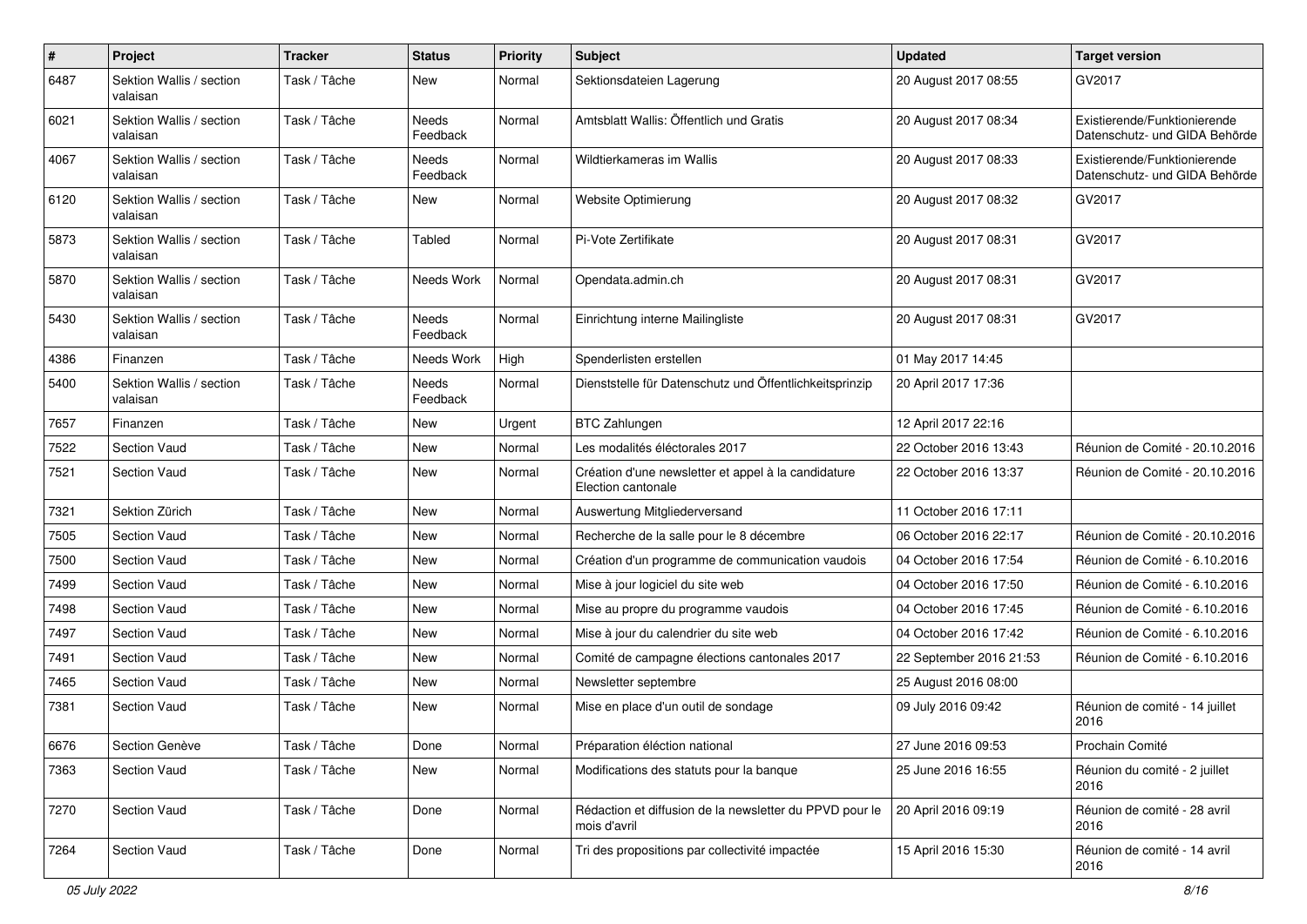| $\vert$ # | Project                              | <b>Tracker</b> | <b>Status</b>        | <b>Priority</b> | <b>Subject</b>                                                                                                                                                                                                                                   | <b>Updated</b>         | <b>Target version</b>       |
|-----------|--------------------------------------|----------------|----------------------|-----------------|--------------------------------------------------------------------------------------------------------------------------------------------------------------------------------------------------------------------------------------------------|------------------------|-----------------------------|
| 7199      | <b>Section Vaud</b>                  | Task / Tâche   | <b>New</b>           | Normal          | Mise en place de la pétition evoting                                                                                                                                                                                                             | 11 March 2016 16:46    |                             |
| 7179      | <b>Section Vaud</b>                  | Task / Tâche   | Done                 | Urgent          | URGENT débat pour la RIE3                                                                                                                                                                                                                        | 10 March 2016 00:16    |                             |
| 7089      | Sektion Wallis / section<br>valaisan | Task / Tâche   | Done                 | Normal          | Anfragen an Standesämtern                                                                                                                                                                                                                        | 02 March 2016 09:56    |                             |
| 7001      | Sektion beider Basel                 | Task / Tâche   | <b>New</b>           | Normal          | Online Infos/Struktur aktualisieren und überarbeiten                                                                                                                                                                                             | 28 November 2015 10:44 |                             |
| 5068      | <b>Pirate Party Policy</b>           | Task / Tâche   | <b>New</b>           | Normal          | Fehlende Position zu Whistleblowing                                                                                                                                                                                                              | 21 November 2015 16:13 |                             |
| 6254      | <b>Pirate Party Policy</b>           | Task / Tâche   | <b>New</b>           | Normal          | Positionspapier Suchtpolitik updaten                                                                                                                                                                                                             | 21 November 2015 16:12 |                             |
| 6255      | <b>Pirate Party Policy</b>           | Task / Tâche   | <b>New</b>           | Normal          | Positionspapier Rechtsstaat updaten                                                                                                                                                                                                              | 21 November 2015 16:11 |                             |
| 6677      | Section Genève                       | Task / Tâche   | Done                 | Normal          | Préparation prochaine AG                                                                                                                                                                                                                         | 19 October 2015 17:06  | Prochain Comité             |
| 6850      | Sektion Zürich                       | Task / Tâche   | New                  | Normal          | Fundraising                                                                                                                                                                                                                                      | 27 August 2015 18:40   | Vorstandssitzung 2015-08-27 |
| 6787      | <b>Pirate Party Policy</b>           | Task / Tâche   | Done                 | Normal          | Révision totale de la loi fédérale sur l'analyse génétique<br>humaine (LAGH) - Totalrevision des Bundesgesetzes<br>über genetische Untersuchungen beim Menschen<br>(GUMG)                                                                        | 27 May 2015 06:55      |                             |
| 5041      | Sektion beider Basel                 | Task / Tâche   | Needs Work           | Low             | Parlaments-Daten automatisch abgreifen lassen                                                                                                                                                                                                    | 23 April 2015 18:59    |                             |
| 5104      | Sektion beider Basel                 | Task / Tâche   | <b>New</b>           | Low             | Automatisierte Verfolgung der Tätigkeiten des Grossrats<br><b>Basel-Stadt</b>                                                                                                                                                                    | 23 April 2015 18:59    |                             |
| 6778      | Sektion Zürich                       | Task / Tâche   | New                  | Normal          | Wahlkampf-Wissen im Wiki festhalten                                                                                                                                                                                                              | 22 April 2015 18:29    | Vorstandssitzung 2015-04-22 |
| 6784      | <b>Press and Public Relations</b>    | Task / Tâche   | Needs Work           | High            | CP - Déclaration D. Burkhalter DFAE «Promoting trust<br>and globally shared rules to ensure an open, free and<br>secure cyberspace»                                                                                                              | 17 April 2015 18:12    |                             |
| 6206      | <b>Pirate Party Policy</b>           | Task / Tâche   | Done                 | Normal          | Consultation "Modification loi fédérale sur les systèmes<br>d'information de la Confédération dans le domaine du<br>sport (LSIS)" - Vernehmlassung "Änderung<br>Bundesgesetz über die Informationssysteme des<br>Bundes im Bereich Sport (IBSG)" | 08 April 2015 09:26    |                             |
| 6186      | <b>Pirate Party Policy</b>           | Task / Tâche   | Offen /<br>Incertain | Normal          | review decembre 2014                                                                                                                                                                                                                             | 08 April 2015 09:26    |                             |
| 6185      | <b>Pirate Party Policy</b>           | Task / Tâche   | Offen /<br>Incertain | Normal          | review novembre 2014                                                                                                                                                                                                                             | 08 April 2015 09:26    |                             |
| 6184      | <b>Pirate Party Policy</b>           | Task / Tâche   | Offen /<br>Incertain | Normal          | review octobre 2014                                                                                                                                                                                                                              | 08 April 2015 09:26    |                             |
| 6183      | <b>Pirate Party Policy</b>           | Task / Tâche   | Offen /<br>Incertain | Normal          | review septembre 2014                                                                                                                                                                                                                            | 08 April 2015 09:26    |                             |
| 6182      | <b>Pirate Party Policy</b>           | Task / Tâche   | Offen /<br>Incertain | Normal          | review august 2014                                                                                                                                                                                                                               | 08 April 2015 09:26    |                             |
| 6181      | <b>Pirate Party Policy</b>           | Task / Tâche   | Offen /<br>Incertain | Normal          | review july 2014                                                                                                                                                                                                                                 | 08 April 2015 09:26    |                             |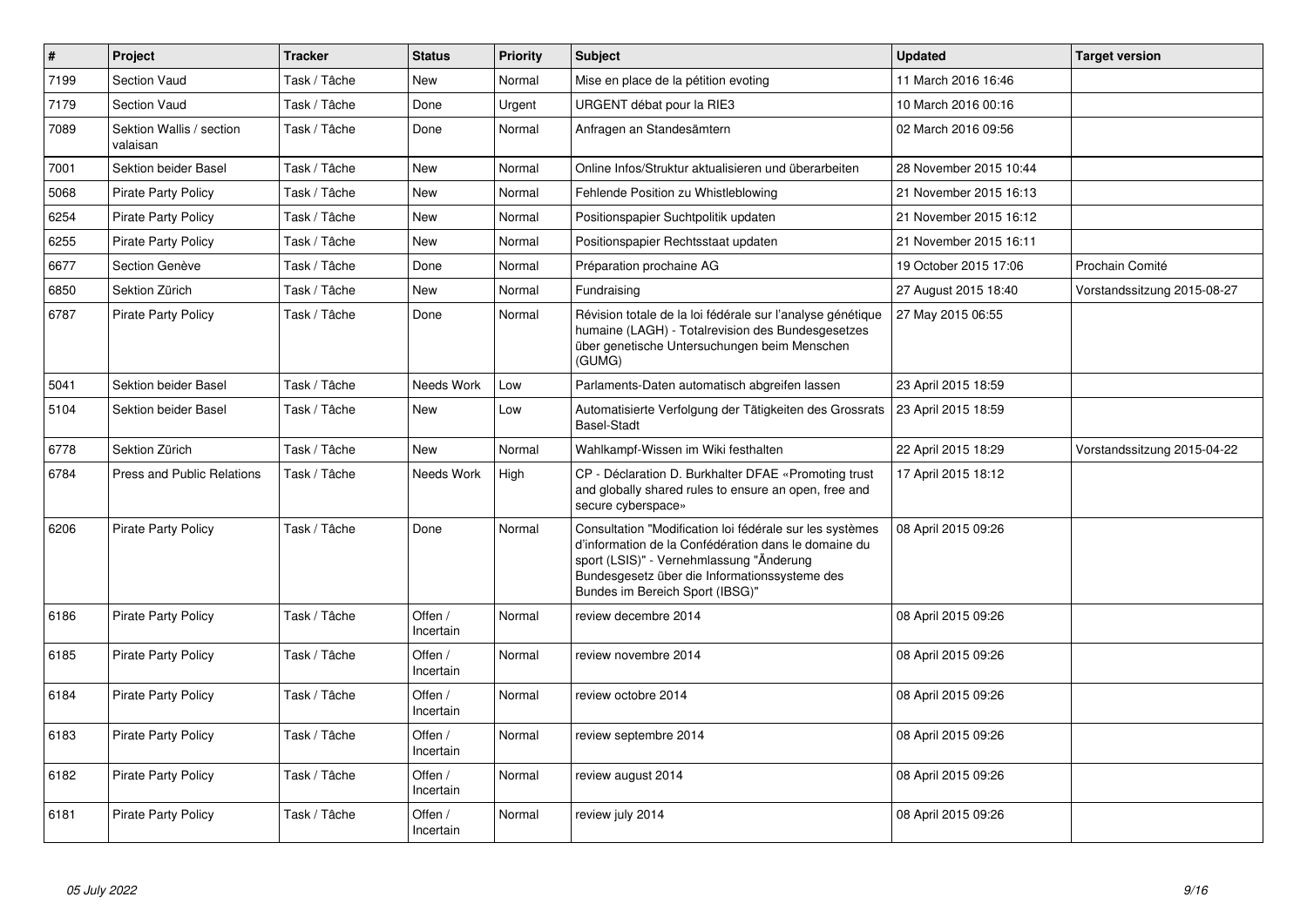| $\#$ | Project                                   | <b>Tracker</b> | <b>Status</b>        | <b>Priority</b> | Subject                                                                                               | <b>Updated</b>          | <b>Target version</b> |
|------|-------------------------------------------|----------------|----------------------|-----------------|-------------------------------------------------------------------------------------------------------|-------------------------|-----------------------|
| 6180 | <b>Pirate Party Policy</b>                | Task / Tâche   | Offen /<br>Incertain | Normal          | review june 2014                                                                                      | 08 April 2015 09:26     |                       |
| 6179 | <b>Pirate Party Policy</b>                | Task / Tâche   | Offen /<br>Incertain | Normal          | review may 2014                                                                                       | 08 April 2015 09:26     |                       |
| 6177 | <b>Pirate Party Policy</b>                | Task / Tâche   | Offen /<br>Incertain | Normal          | Consultation process review                                                                           | 08 April 2015 09:26     |                       |
| 6390 | <b>Pirate Party Policy</b>                | Task / Tâche   | Done                 | Normal          | Vernehmlassung: Geldspielgesetz / Consultation : Loi<br>sur les jeux d'argent                         | 08 April 2015 09:18     |                       |
| 6726 | <b>Pirate Party Policy</b>                | Task / Tâche   | Done                 | Normal          | Consultation FINMA - LBA / GvW                                                                        | 08 April 2015 09:18     |                       |
| 6727 | <b>Pirate Party Policy</b>                | Task / Tâche   | Done                 | Normal          | Rédaction de la réponse de la consultation                                                            | 08 April 2015 09:17     |                       |
| 6748 | Press and Public Relations                | Task / Tâche   | Done                 | Urgent          | PR - Bund niederlässt wieder IT Security!                                                             | 02 April 2015 12:03     |                       |
| 6645 | Section Genève                            | Task / Tâche   | Needs Work           | Normal          | Dossier médical en ligne                                                                              | 25 March 2015 17:03     | Prochain Comité       |
| 6688 | Section Genève                            | Task / Tâche   | Needs Work           | Normal          | Comptabilité - Recherche Fiduciaire                                                                   | 25 March 2015 17:00     | Prochain Comité       |
| 5043 | Sektion beider Basel                      | Task / Tâche   | Needs Work           | Normal          | Aufgaben Stadtentwicklungspositionspapier                                                             | 12 February 2015 19:22  |                       |
| 5373 | Sektion beider Basel                      | Task / Tâche   | <b>New</b>           | Normal          | Prozess für Spender erstellen/festhalten                                                              | 12 February 2015 19:15  |                       |
| 4893 | Sektion Wallis / section<br>valaisan      | Task / Tâche   | Done                 | Normal          | Pflichtenheft Vorstand (2)                                                                            | 13 December 2014 10:14  |                       |
| 5915 | Sektion Zürich                            | Task / Tâche   | <b>New</b>           | Normal          | Positionspapier «Laizismus»                                                                           | 06 November 2014 18:48  |                       |
| 4615 | Sektion Wallis / section<br>valaisan      | Task / Tâche   | Needs Work           | Normal          | Stv. Schatzmeister                                                                                    | 03 September 2014 19:58 |                       |
| 4639 | Sektion Wallis / section<br>valaisan      | Task / Tâche   | Needs Work           | Normal          | pi-Vote Sektionsabstimmungen                                                                          | 07 July 2014 20:30      |                       |
| 3033 | Sektion St. Gallen und beide<br>Appenzell | Task / Tâche   | Done                 | Normal          | Liquid Feedback                                                                                       | 10 June 2014 20:10      |                       |
| 3251 | Sektion St. Gallen und beide<br>Appenzell | Task / Tâche   | Done                 | Low             | <b>Statistik Skript</b>                                                                               | 10 June 2014 20:06      |                       |
| 4040 | Sektion St. Gallen und beide<br>Appenzell | Task / Tâche   | Needs Work           | Normal          | Tischwimpel für Stammtisch                                                                            | 10 June 2014 20:00      |                       |
| 4729 | Sektion St. Gallen und beide<br>Appenzell | Task / Tâche   | Done                 | Normal          | SSH key für LQFB server                                                                               | 10 June 2014 19:50      |                       |
| 6438 | <b>Sektion Bern</b>                       | Task / Tâche   | New                  | High            | Probleme bei elektronischer Zählung der Stimmzettel in<br>der Stadt Bern                              | 28 May 2014 10:18       |                       |
| 6389 | Sektion Bern                              | Task / Tâche   | New                  | High            | Datenschutz Problem BE Gemeinden                                                                      | 28 April 2014 22:11     |                       |
| 6378 | Pirate Party Policy                       | Task / Tâche   | New                  | Normal          | Vernehmlassung: Informationssicherheitsgesetz                                                         | 22 April 2014 12:11     |                       |
| 5637 | <b>Pirate Party Policy</b>                | Task / Tâche   | Done                 | Normal          | Korrektur der Uebersetzung der Identite                                                               | 22 March 2014 17:28     |                       |
| 6248 | <b>Pirate Party Policy</b>                | Task / Tâche   | New                  | Normal          | Communication - press release - communication interne<br>-> via pages de sections, twitter & facebook | 05 March 2014 15:16     |                       |
| 6247 | Pirate Party Policy                       | Task / Tâche   | New                  | Normal          | Rédaction du rapport et de la lettre d'accompagnement                                                 | 05 March 2014 15:15     |                       |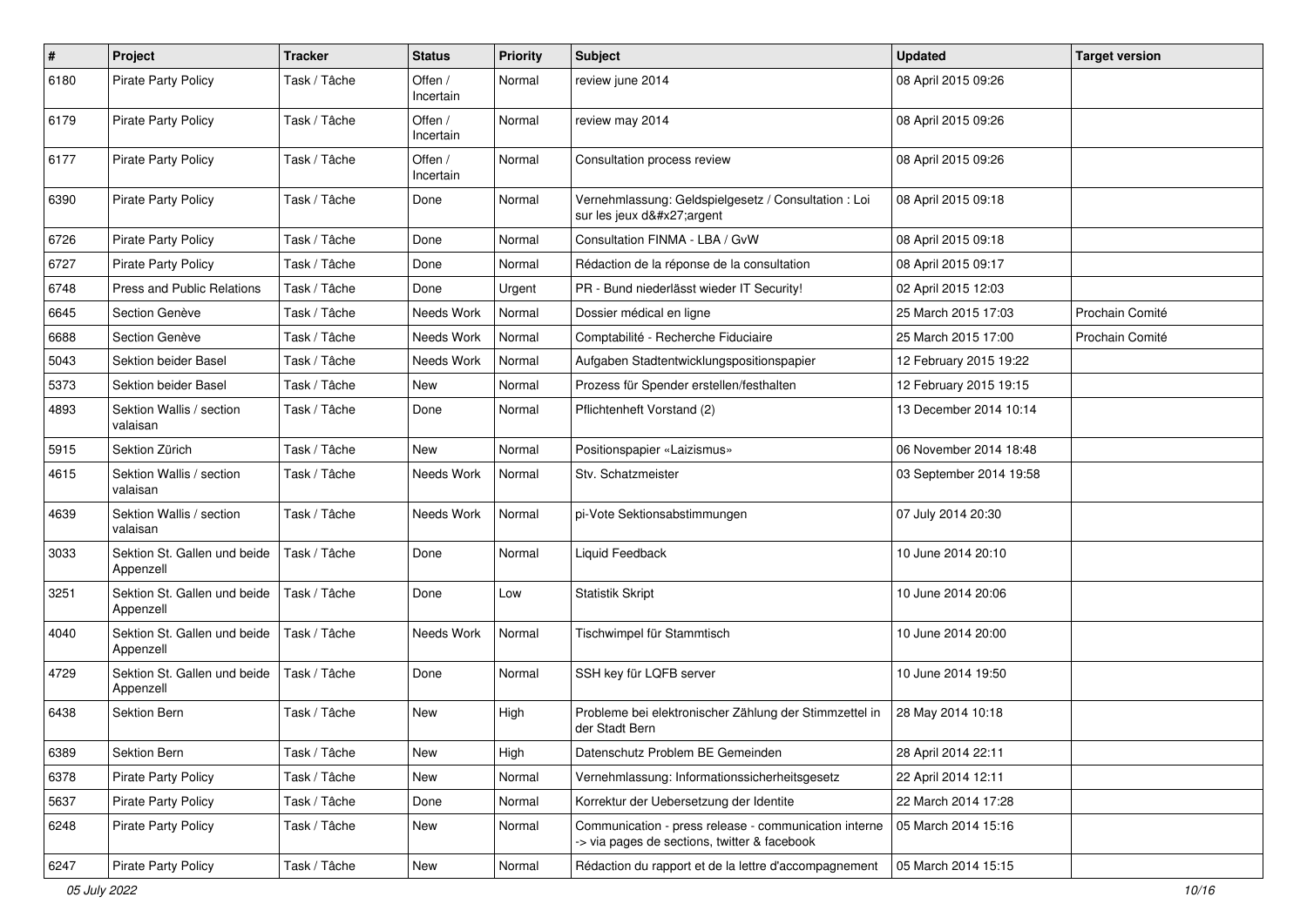| $\pmb{\#}$ | <b>Project</b>             | <b>Tracker</b> | <b>Status</b>        | <b>Priority</b> | <b>Subject</b>                                                                                                                                             | <b>Updated</b>          | <b>Target version</b> |
|------------|----------------------------|----------------|----------------------|-----------------|------------------------------------------------------------------------------------------------------------------------------------------------------------|-------------------------|-----------------------|
| 6246       | <b>Pirate Party Policy</b> | Task / Tâche   | New                  | Normal          | Development of the PPS report on the consultation                                                                                                          | 05 March 2014 15:13     |                       |
| 6242       | <b>Pirate Party Policy</b> | Task / Tâche   | <b>New</b>           | Normal          | Rédaction du rapport et de la lettre d'accompagnement                                                                                                      | 05 March 2014 14:57     |                       |
| 6243       | <b>Pirate Party Policy</b> | Task / Tâche   | New                  | Normal          | Communication - press release - communication interne<br>-> via pages de sections, twitter & facebook                                                      | 05 March 2014 14:55     |                       |
| 6241       | <b>Pirate Party Policy</b> | Task / Tâche   | <b>New</b>           | Normal          | Development of the PPS report on the consultation                                                                                                          | 05 March 2014 14:44     |                       |
| 6224       | <b>Pirate Party Policy</b> | Task / Tâche   | New                  | Normal          | Publication - Diffusion aux sections                                                                                                                       | 04 March 2014 15:19     |                       |
| 6223       | <b>Pirate Party Policy</b> | Task / Tâche   | New                  | Normal          | traduction                                                                                                                                                 | 04 March 2014 15:19     |                       |
| 6219       | <b>Pirate Party Policy</b> | Task / Tâche   | New                  | Normal          | Position guideline development planning                                                                                                                    | 04 March 2014 14:49     |                       |
| 6218       | Pirate Party Policy        | Task / Tâche   | New                  | Normal          | Position guideline development                                                                                                                             | 04 March 2014 14:49     |                       |
| 6216       | <b>Pirate Party Policy</b> | Task / Tâche   | <b>New</b>           | Normal          | Translation of all missing elements of the PPS program<br>draft                                                                                            | 04 March 2014 14:39     |                       |
| 6217       | <b>Pirate Party Policy</b> | Task / Tâche   | New                  | Normal          | XML Formatting for bootstrap integration                                                                                                                   | 04 March 2014 14:38     |                       |
| 6215       | <b>Pirate Party Policy</b> | Task / Tâche   | New                  | Normal          | Development of the "Economy" section                                                                                                                       | 04 March 2014 14:36     |                       |
| 6210       | <b>Pirate Party Policy</b> | Task / Tâche   | New                  | Normal          | Development of the Area verbiage                                                                                                                           | 04 March 2014 14:34     |                       |
| 6211       | <b>Pirate Party Policy</b> | Task / Tâche   | New                  | Normal          | Development of the "Etat de droit" section                                                                                                                 | 04 March 2014 14:34     |                       |
| 6212       | <b>Pirate Party Policy</b> | Task / Tâche   | New                  | Normal          | Development of the "Security" section                                                                                                                      | 04 March 2014 14:33     |                       |
| 6214       | Pirate Party Policy        | Task / Tâche   | New                  | Normal          | Development of the "Patrimoine Commun" section of<br>PPS Program                                                                                           | 04 March 2014 14:33     |                       |
| 6213       | <b>Pirate Party Policy</b> | Task / Tâche   | New                  | Normal          | Development of the "Environment" section                                                                                                                   | 04 March 2014 14:28     |                       |
| 6209       | <b>Pirate Party Policy</b> | Task / Tâche   | New                  | Normal          | PPS Program development                                                                                                                                    | 04 March 2014 14:17     |                       |
| 6205       | Pirate Party Policy        | Task / Tâche   | New                  | Normal          | Development of the PPS report on the consultation                                                                                                          | 04 March 2014 13:32     |                       |
| 6201       | <b>Pirate Party Policy</b> | Task / Tâche   | New                  | Normal          | Consultation - Modification du Code des obligations<br>(Droit des raisons de commerce) / Vernehmlassung -<br>Änderung des Obligationenrechts (Firmenrecht) | 04 March 2014 13:21     |                       |
| 6197       | <b>Pirate Party Policy</b> | Task / Tâche   | Offen /<br>Incertain | Normal          | Review currently running iniatives                                                                                                                         | 04 March 2014 12:38     |                       |
| 6015       | Stadtsektion Zürich        | Task / Tâche   | New                  | Normal          | Stellungsnahme zu Teilrevision BZO                                                                                                                         | 04 December 2013 11:14  |                       |
| 5999       | Bezirkssektion Winterthur  | Task / Tâche   | New                  | Normal          | Datenschutz von Steuer- und Einwohnerdaten                                                                                                                 | 21 November 2013 20:52  |                       |
| 5702       | Stadtsektion Zürich        | Task / Tâche   | New                  | High            | Standaktionen koordinieren                                                                                                                                 | 03 October 2013 20:56   | Sitzung 03.10.2013    |
| 5291       | Stadtsektion Zürich        | Task / Tâche   | Done                 | Normal          | Festlegen von Terminen für die PV                                                                                                                          | 03 October 2013 20:15   | Stammtisch 27.05.2013 |
| 4941       | <b>Pirate Party Policy</b> | Task / Tâche   | Done                 | Normal          | prostitution                                                                                                                                               | 30 September 2013 19:23 |                       |
| 5832       | Stadtsektion Zürich        | Task / Tâche   | New                  | Normal          | Meet the Pirates, Stammtisch Upgrade                                                                                                                       | 17 September 2013 10:06 |                       |
| 5831       | Stadtsektion Zürich        | Task / Tâche   | New                  | Normal          | Festlegen Vorstand Sitzungen PP Züri                                                                                                                       | 17 September 2013 09:51 |                       |
| 5830       | Stadtsektion Zürich        | Task / Tâche   | New                  | Normal          | PP Patente                                                                                                                                                 | 17 September 2013 09:51 |                       |
| 5829       | Stadtsektion Zürich        | Task / Tâche   | New                  | Normal          | Who cares?                                                                                                                                                 | 17 September 2013 09:50 |                       |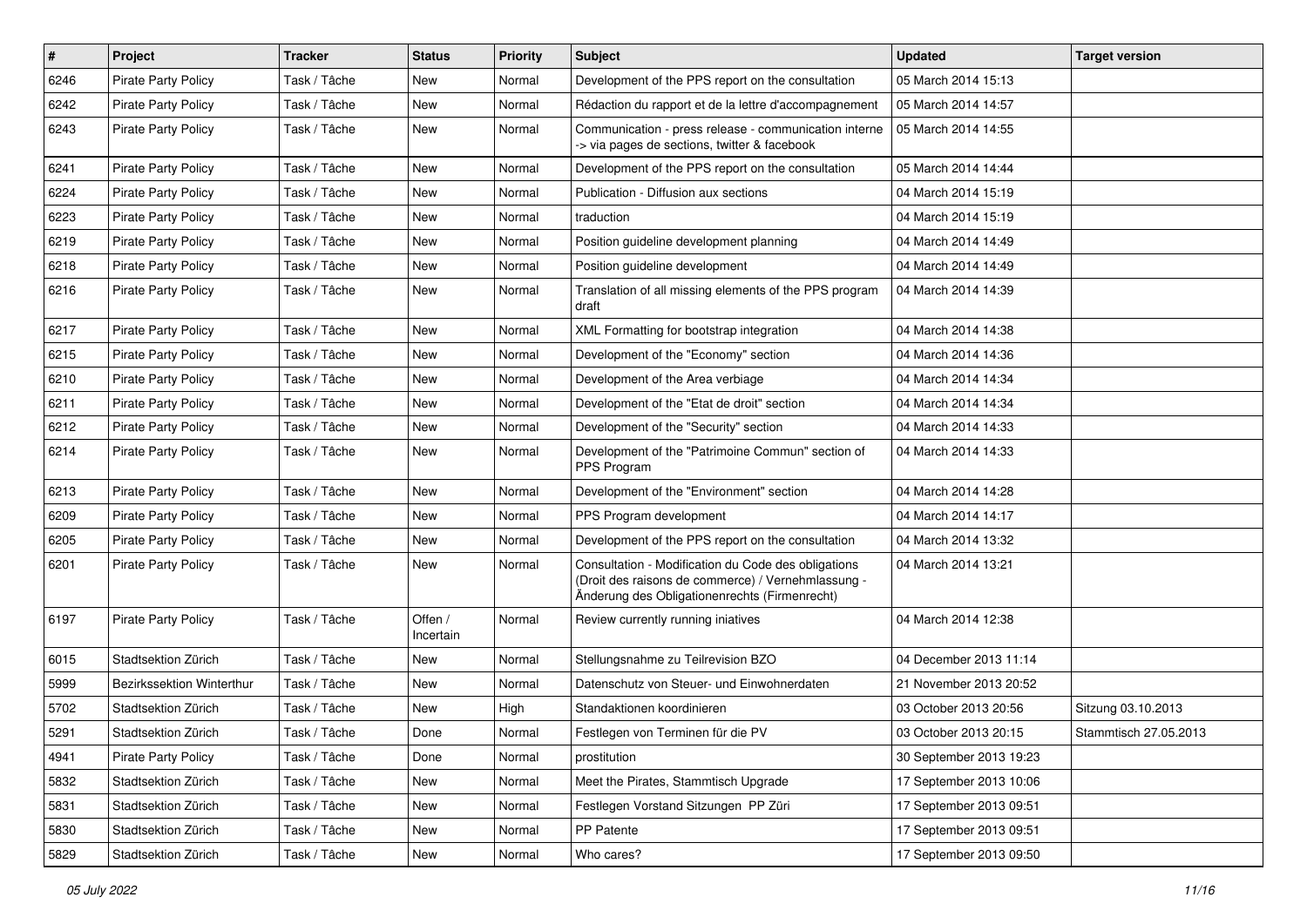| $\pmb{\#}$ | Project                          | <b>Tracker</b> | <b>Status</b> | <b>Priority</b> | <b>Subject</b>                                                                                    | <b>Updated</b>          | <b>Target version</b> |
|------------|----------------------------------|----------------|---------------|-----------------|---------------------------------------------------------------------------------------------------|-------------------------|-----------------------|
| 5787       | Bezirkssektion Winterthur        | Task / Tâche   | New           | Normal          | Sparen 14 durchsehen                                                                              | 04 September 2013 20:19 | Parley 19             |
| 5664       | Stadtsektion Zürich              | Task / Tâche   | New           | Normal          | Forum Stadt-Zürich beantragen                                                                     | 07 August 2013 21:17    |                       |
| 3948       | Bezirkssektion Winterthur        | Task / Tâche   | Needs Work    | Normal          | AG Schule und Bildung                                                                             | 31 July 2013 21:00      | Parley 11             |
| 5517       | Bezirkssektion Winterthur        | Task / Tâche   | Needs Work    | Normal          | O-Ton                                                                                             | 13 July 2013 17:39      |                       |
| 5389       | Bezirkssektion Winterthur        | Task / Tâche   | Needs Work    | High            | Falsche Anreize in Sozialhilfe                                                                    | 17 June 2013 16:43      | Parley 18             |
| 5346       | Bezirkssektion Winterthur        | Task / Tâche   | New           | Normal          | Holidi                                                                                            | 08 June 2013 15:47      | Parley 17 (13.6.2013) |
| 5347       | <b>Bezirkssektion Winterthur</b> | Task / Tâche   | New           | Normal          | Unverschuldet abgewählt                                                                           | 08 June 2013 15:45      | Parley 17 (13.6.2013) |
| 5293       | Stadtsektion Zürich              | Task / Tâche   | New           | Normal          | Lokation nächste fliegende Stammtische festlegen und<br>kommunizieren                             | 27 May 2013 18:59       | Stammtisch 27.05.2013 |
| 5247       | Bezirkssektion Winterthur        | Task / Tâche   | Needs Work    | High            | Schriftliche Anfrage zum Budget                                                                   | 22 May 2013 16:47       | Parley 16 (6.6.2013)  |
| 5227       | Bezirkssektion Winterthur        | Task / Tâche   | New           | Normal          | Gesamtkostenrechnung Neuhegi                                                                      | 15 May 2013 20:53       | Parley 16 (6.6.2013)  |
| 5217       | Bezirkssektion Winterthur        | Task / Tâche   | New           | Normal          | Pressemitteilung Stimmparolen                                                                     | 12 May 2013 19:39       |                       |
| 2800       | Bezirkssektion Winterthur        | Task / Tâche   | Done          | Low             | Vorstoss: Verantwortung im Polizeiberuf                                                           | 04 May 2013 22:59       | Parley 3              |
| 3732       | Bezirkssektion Winterthur        | Task / Tâche   | Needs Work    | Low             | Neues Hallenbad                                                                                   | 02 May 2013 22:37       | Parley 15 (2.5.2013)  |
| 3865       | Bezirkssektion Winterthur        | Task / Tâche   | Needs Work    | Low             | Rote Parkplätze in der Altstadt                                                                   | 02 May 2013 22:36       | Parley 11             |
| 4507       | <b>Bezirkssektion Winterthur</b> | Task / Tâche   | Needs Work    | Normal          | OpenData: Wem gehört das Datenmaterial                                                            | 02 May 2013 22:34       |                       |
| 5014       | Bezirkssektion Winterthur        | Task / Tâche   | Needs Work    | Low             | Problematik "gebundene Ausgaben"                                                                  | 02 May 2013 22:31       | Parley 15 (2.5.2013)  |
| 4746       | Bezirkssektion Winterthur        | Task / Tâche   | Needs Work    | Normal          | Förderung des Innovativen Motorisierten<br>Individualverkehrs (IMIV)                              | 21 April 2013 00:00     | Parley 13             |
| 4137       | Gruppo Ticino                    | Task / Tâche   | Needs Work    | Normal          | Programma Partito Pirata Ticino                                                                   | 21 April 2013 00:00     |                       |
| 4058       | Bezirkssektion Winterthur        | Task / Tâche   | Needs Work    | Normal          | Prüfung der Zuwendungen an Dritte<br>(Sozialdepartement)                                          | 21 April 2013 00:00     | Parley 11             |
| 4057       | Bezirkssektion Winterthur        | Task / Tâche   | Needs Work    | Normal          | Informatikprojekte prüfen                                                                         | 21 April 2013 00:00     | Parley 11             |
| 3947       | Bezirkssektion Winterthur        | Task / Tâche   | Needs Work    | Normal          | Win.ch Mail                                                                                       | 21 April 2013 00:00     | Parley 11             |
| 3911       | Bezirkssektion Winterthur        | Task / Tâche   | Needs Work    | Normal          | Elektronisches Büro in der Stadtverwaltung                                                        | 21 April 2013 00:00     | Parley 11             |
| 3876       | <b>Bezirkssektion Winterthur</b> | Task / Tâche   | Needs Work    | Normal          | Winterthurer Transparenzgesetz                                                                    | 21 April 2013 00:00     | Parley 11             |
| 3716       | <b>Bezirkssektion Winterthur</b> | Task / Tâche   | Needs Work    | Low             | Frauenparkplätze                                                                                  | 21 April 2013 00:00     | Parley 11             |
| 3707       | <b>Bezirkssektion Winterthur</b> | Task / Tâche   | Needs Work    | Normal          | Beschneidungspraxis in Winterthur                                                                 | 21 April 2013 00:00     | Parley 11             |
| 3706       | Bezirkssektion Winterthur        | Task / Tâche   | Needs Work    | Normal          | Notschlafstellen bei der Heilsarmee                                                               | 21 April 2013 00:00     | Parley 11             |
| 4138       | Gruppo Ticino                    | Task / Tâche   | Needs Work    | High            | Mailing List problema messaggio conferma<br>sottoscrizione                                        | 20 April 2013 00:00     |                       |
| 4122       | Gruppo Ticino                    | Task / Tâche   | Needs Work    | High            | Accesso, impostazioni ed iscrizione membri a mailing list   20 April 2013 00:00<br>sezione ticino |                         |                       |
| 2891       | Bezirkssektion Winterthur        | Task / Tâche   | Needs Work    | Low             | Schuldenabbau                                                                                     | 20 April 2013 00:00     |                       |
| 4071       | Gruppo Ticino                    | Task / Tâche   | Needs Work    | Normal          | Traduzione webpage                                                                                | 19 April 2013 00:00     |                       |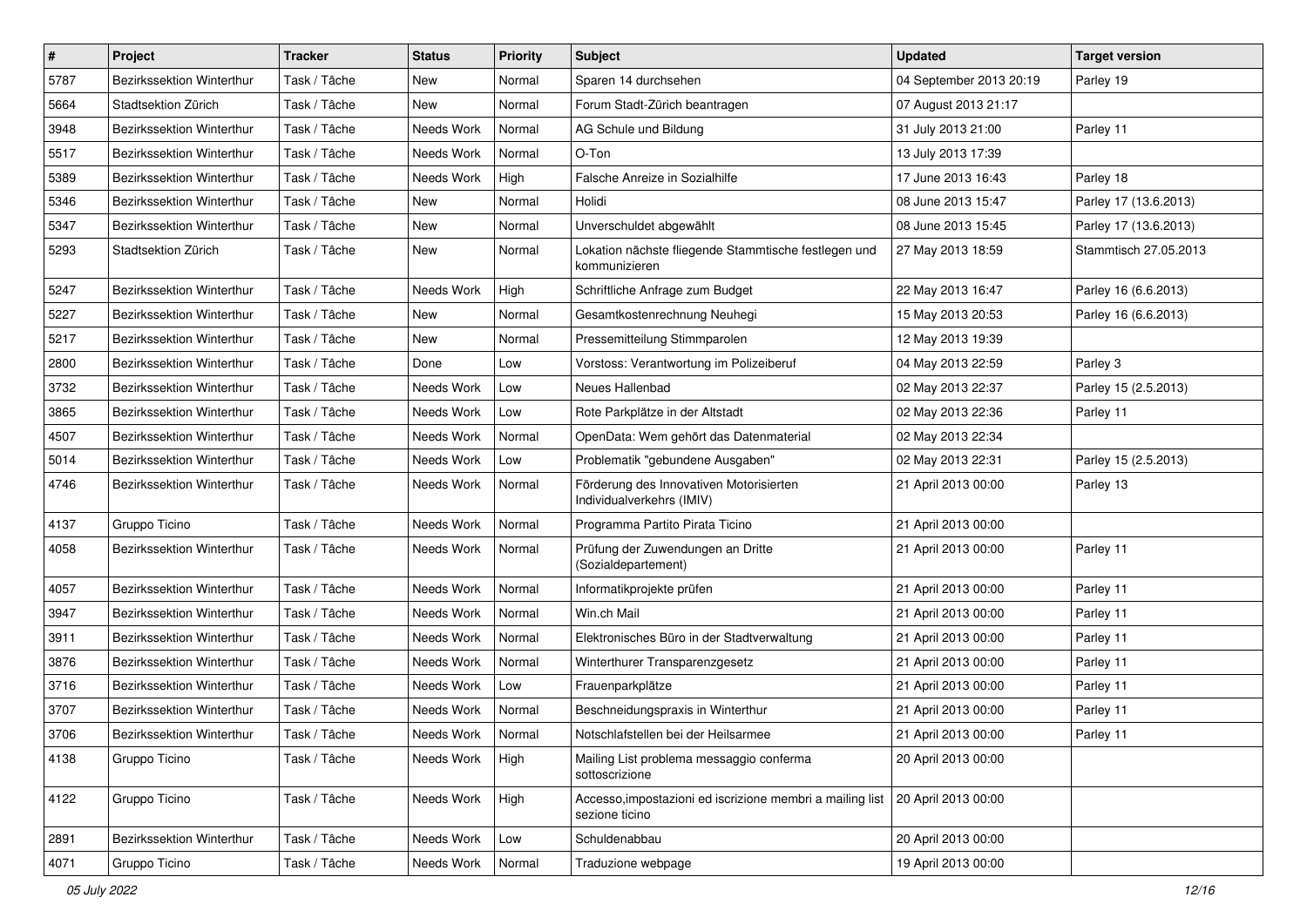| $\pmb{\#}$ | Project                                   | <b>Tracker</b> | <b>Status</b>     | <b>Priority</b> | <b>Subject</b>                                                                                    | <b>Updated</b>         | <b>Target version</b>                                         |
|------------|-------------------------------------------|----------------|-------------------|-----------------|---------------------------------------------------------------------------------------------------|------------------------|---------------------------------------------------------------|
| 3708       | Bezirkssektion Winterthur                 | Task / Tâche   | Needs Work        | High            | OpenSource Nachtrag und Vorbereitung                                                              | 19 April 2013 00:00    | Parley 13                                                     |
| 5058       | Pirate Party Policy                       | Task / Tâche   | Needs Work        | Normal          | Positionspapier: Patente                                                                          | 15 April 2013 14:10    |                                                               |
| 5015       | Bezirkssektion Winterthur                 | Task / Tâche   | Needs Work        | High            | Visualisierung Budget und Rechnung                                                                | 10 April 2013 16:10    | Parley 15 (2.5.2013)                                          |
| 3568       | Bezirkssektion Winterthur                 | Task / Tâche   | Needs Work        | Normal          | Messung der Schulqualität                                                                         | 07 April 2013 15:45    |                                                               |
| 4370       | Bezirkssektion Winterthur                 | Task / Tâche   | Needs Work        | Normal          | SalZH kriegt Subventionen                                                                         | 07 April 2013 15:42    | Parley 15 (2.5.2013)                                          |
| 4362       | Bezirkssektion Winterthur                 | Task / Tâche   | Needs Work        | Normal          | Willkür im Baubewilligungsverfahren                                                               | 07 April 2013 15:42    | Parley 15 (2.5.2013)                                          |
| 4200       | Bezirkssektion Winterthur                 | Task / Tâche   | Needs Work        | Normal          | Vorstoss Transparenz in der WoV                                                                   | 07 April 2013 15:41    | Parley 15 (2.5.2013)                                          |
| 4064       | Bezirkssektion Winterthur                 | Task / Tâche   | Needs<br>Feedback | Normal          | Liquid Feedback für die Stadt Winterthur                                                          | 07 April 2013 15:34    | Parley 15 (2.5.2013)                                          |
| 4388       | Finanzen                                  | Task / Tâche   | Needs Work        | Urgent          | Kontenplan                                                                                        | 04 April 2013 07:13    |                                                               |
| 3864       | Bezirkssektion Winterthur                 | Task / Tâche   | Needs Work        | Normal          | E-Book Bibliothek DRM                                                                             | 06 March 2013 18:18    | Parley 13                                                     |
| 3567       | Bezirkssektion Winterthur                 | Task / Tâche   | Needs Work        | Normal          | Open Data                                                                                         | 26 February 2013 08:12 | Parley 11                                                     |
| 2531       | <b>Pirate Party Policy</b>                | Task / Tâche   | Needs Work        | Normal          | Gleichstellung                                                                                    | 20 February 2013 16:39 |                                                               |
| 8557       | Digitale Infrastruktur                    | Motion         | New               | Low             | Twitter Mastodon sync service                                                                     | 05 April 2022 17:54    |                                                               |
| 8544       | Piratenversammlung /<br>Assemblée Pirate  | Motion         | Tabled            | Normal          | Bereinigung Differenzen Statuten und<br>Versammlungsreglement                                     | 19 March 2022 21:22    | PV 2022.2                                                     |
| 8364       | Digitale Infrastruktur                    | Motion         | New               | Normal          | Aufräumen Redmine + OTRS Zugriffe/ Zuständigkeiten                                                | 10 February 2022 15:58 |                                                               |
| 8347       | Digitale Infrastruktur                    | Motion         | <b>New</b>        | Normal          | Roadmap AG DI                                                                                     | 09 May 2020 20:12      |                                                               |
| 8387       | Digitale Infrastruktur                    | Motion         | Tabled            | Normal          | Konzept E-Mail Adressen                                                                           | 16 February 2020 16:33 |                                                               |
| 6773       | Sektion Zürich                            | Motion         | New               | Normal          | Konstituierung: Aufgabenverteilung im Vorstand                                                    | 03 April 2019 16:02    | Vorstandsitzung 2019-1                                        |
| 6517       | Sektion Wallis / section<br>valaisan      | Motion         | <b>New</b>        | Normal          | Cours de sensibilisation et de protections des données<br>informatiques aux élus du Grand Conseil | 20 August 2017 08:48   | Existierende/Funktionierende<br>Datenschutz- und GIDA Behörde |
| 7365       | Section Genève                            | Motion         | <b>New</b>        | Normal          | Prise de position pour les votations cantonales du 25<br>septembre 2016                           | 27 June 2016 10:01     |                                                               |
| 7364       | Section Genève                            | Motion         | <b>New</b>        | Normal          | Prise de position pour les votations fédérales du 25<br>septembre 2016                            | 27 June 2016 10:00     |                                                               |
| 6783       | <b>Bezirkssektion Winterthur</b>          | Motion         | New               | Normal          | Bearbeitung von info@ Mails                                                                       | 17 April 2015 07:52    | 20150423 Stammtisch                                           |
| 6455       | Sektion St. Gallen und beide<br>Appenzell | Motion         | New               | Normal          | Strategie: Stadt zuerst stärken?                                                                  | 30 July 2014 15:29     | Vorstand 2014-07-30                                           |
| 5512       | Sektion Wallis / section<br>valaisan      | Motion         | New               | Normal          | CryptoParty                                                                                       | 06 April 2014 23:43    | 20140414 Mumblemeeting                                        |
| 5914       | Stadtsektion Zürich                       | Motion         | New               | Normal          | Hilferuf von Mitglied -> Wahlkampfthema                                                           | 13 November 2013 21:08 |                                                               |
| 5868       | Stadtsektion Zürich                       | Motion         | New               | Normal          | Mitgliederbeitrag 2014 festlegen                                                                  | 31 October 2013 21:33  | PV2013_2                                                      |
| 5869       | Stadtsektion Zürich                       | Motion         | New               | Normal          | Prov. Budget 2014                                                                                 | 03 October 2013 21:41  | PV2013_2                                                      |
| 5867       | Stadtsektion Zürich                       | Motion         | New               | Normal          | Gemeinderatswahl Listen gestalten                                                                 | 03 October 2013 21:18  | PV2013_2                                                      |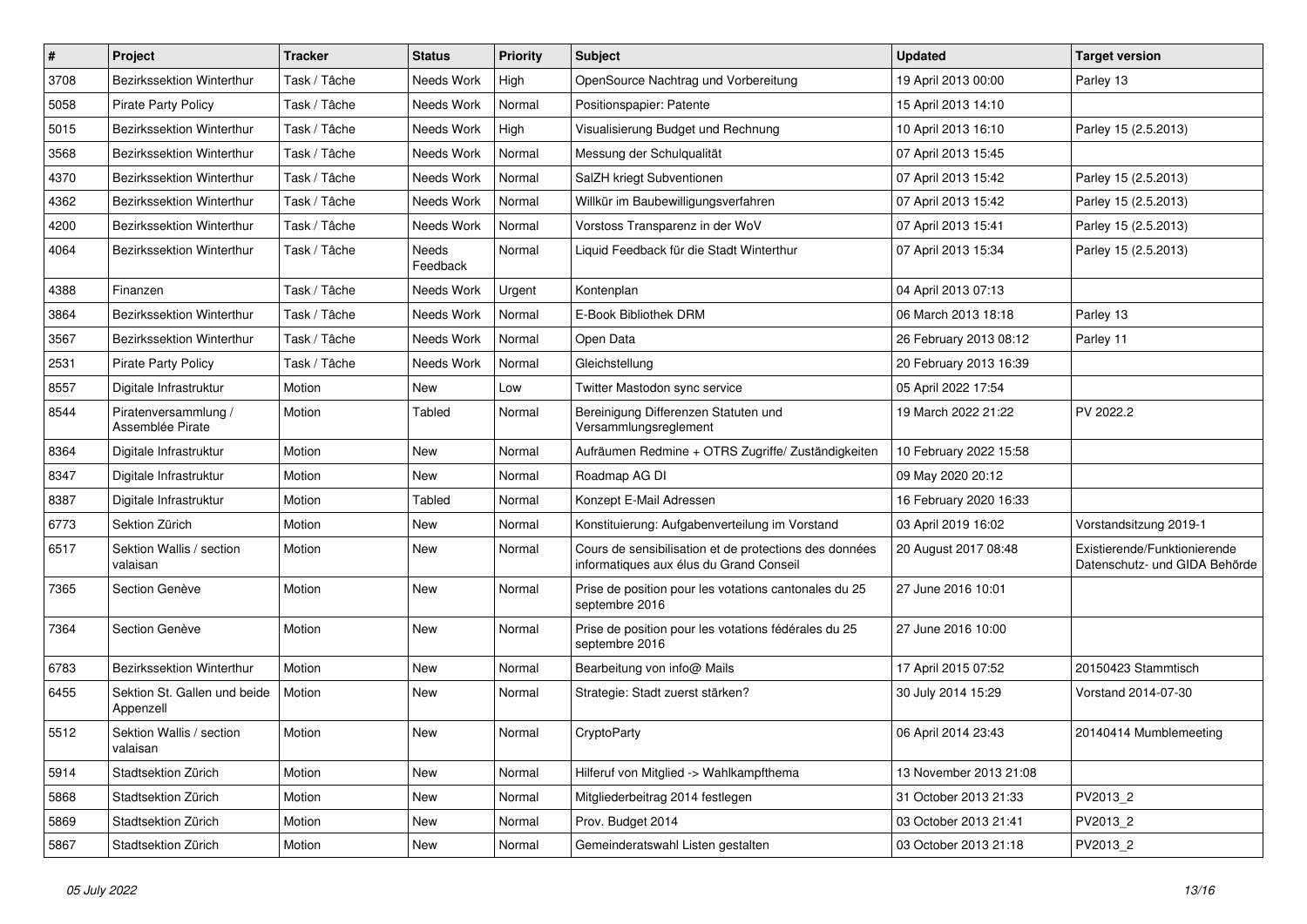| $\pmb{\#}$ | Project                                   | <b>Tracker</b>              | <b>Status</b>            | <b>Priority</b> | <b>Subject</b>                                                                                                                                  | <b>Updated</b>       | <b>Target version</b> |
|------------|-------------------------------------------|-----------------------------|--------------------------|-----------------|-------------------------------------------------------------------------------------------------------------------------------------------------|----------------------|-----------------------|
| 5715       | <b>Bezirkssektion Winterthur</b>          | Motion                      | <b>New</b>               | Normal          | Unterstützung Verein FamilienStärken                                                                                                            | 19 August 2013 16:38 | Parley 19             |
| 5634       | <b>Pirate Party Policy</b>                | Motion                      | <b>New</b>               | Normal          | Weiterentwicklung Rechtsstaatpapier                                                                                                             | 31 July 2013 17:10   |                       |
| 6170       | <b>Pirate Party Policy</b>                | Motion for ballot<br>voting | Offen /<br>Incertain     | Normal          | Prises de positions pour les votations populaires du 3<br>mars 2015 - Parolenfassung treffend die<br>Volksabsgimmung der 3. märz 2015           | 04 March 2014 10:38  |                       |
| 6169       | <b>Pirate Party Policy</b>                | Motion for ballot<br>voting | Offen /<br>Incertain     | Normal          | Prises de positions pour les votations populaires du 30<br>novembre 2014 - Parolenfassung treffend die<br>Volksabsgimmung der 30. november 2014 | 04 March 2014 10:37  |                       |
| 6168       | <b>Pirate Party Policy</b>                | Motion for ballot<br>voting | Offen /<br>Incertain     | Normal          | Prises de positions pour les votations populaires du 28<br>septembre 2014 - Parolenfassung treffend die<br>Volksabsgimmung der 28. september    | 04 March 2014 10:35  |                       |
| 6402       | Sektion St. Gallen und beide<br>Appenzell | Todo / A Faire              | <b>Needs</b><br>Feedback | Normal          | Rechte organisieren                                                                                                                             | 30 July 2014 19:23   |                       |
| 6324       | Sektion St. Gallen und beide<br>Appenzell | Todo / A Faire              | <b>New</b>               | Normal          | Steuererklärung 2013                                                                                                                            | 30 July 2014 15:35   | Vorstand 2014-07-30   |
| 6408       | Sektion St. Gallen und beide<br>Appenzell | Todo / A Faire              | <b>New</b>               | Normal          | Flaschenpost ausserordentliche PV                                                                                                               | 30 July 2014 15:34   |                       |
| 6276       | Sektion St. Gallen und beide<br>Appenzell | Todo / A Faire              | Needs Work               | Normal          | Konsequenzen aus Beschlüssen der nationalen PV                                                                                                  | 30 July 2014 15:33   |                       |
| 5699       | Sektion St. Gallen und beide<br>Appenzell | Todo / A Faire              | Needs Work               | Normal          | Krypto-Party                                                                                                                                    | 30 July 2014 15:32   | Vorstand 2014-07-30   |
| 6411       | Sektion St. Gallen und beide<br>Appenzell | Todo / A Faire              | <b>New</b>               | Normal          | Postadresse zu mir                                                                                                                              | 30 July 2014 15:32   | Vorstand 2014-07-30   |
| 6454       | Sektion St. Gallen und beide<br>Appenzell | Todo / A Faire              | <b>New</b>               | Normal          | Überwacht die Überwacher                                                                                                                        | 30 July 2014 15:31   | Vorstand 2014-07-30   |
| 6413       | Sektion St. Gallen und beide<br>Appenzell | Todo / A Faire              | New                      | Normal          | Adhocracy testen und ggf. implementieren                                                                                                        | 30 July 2014 15:30   | Vorstand next         |
| 6414       | Sektion St. Gallen und beide<br>Appenzell | Todo / A Faire              | Needs<br>Feedback        | High            | Kantonsratswahlen                                                                                                                               | 30 July 2014 15:28   | Vorstand 2014-07-30   |
| 3314       | Sektion St. Gallen und beide<br>Appenzell | Todo / A Faire              | Done                     | Normal          | Veranstaltung für Neumitglieder                                                                                                                 | 10 June 2014 20:02   |                       |
| 4290       | Sektion St. Gallen und beide<br>Appenzell | Todo / A Faire              | Needs Work               | Normal          | Dauerticket Strategie/Ziele                                                                                                                     | 10 June 2014 19:55   | Vorstand next         |
| 6456       | Sektion St. Gallen und beide<br>Appenzell | Todo / A Faire              | New                      | Normal          | Bitcoin für Sektionsspenden                                                                                                                     | 10 June 2014 19:55   |                       |
| 5022       | Sektion St. Gallen und beide<br>Appenzell | Todo / A Faire              | Done                     | Normal          | Mandatsabgabe                                                                                                                                   | 10 June 2014 19:49   |                       |
| 6410       | Sektion St. Gallen und beide<br>Appenzell | Todo / A Faire              | <b>New</b>               | Normal          | Mailinglisten                                                                                                                                   | 10 June 2014 19:28   | Vorstand 2014-06-101  |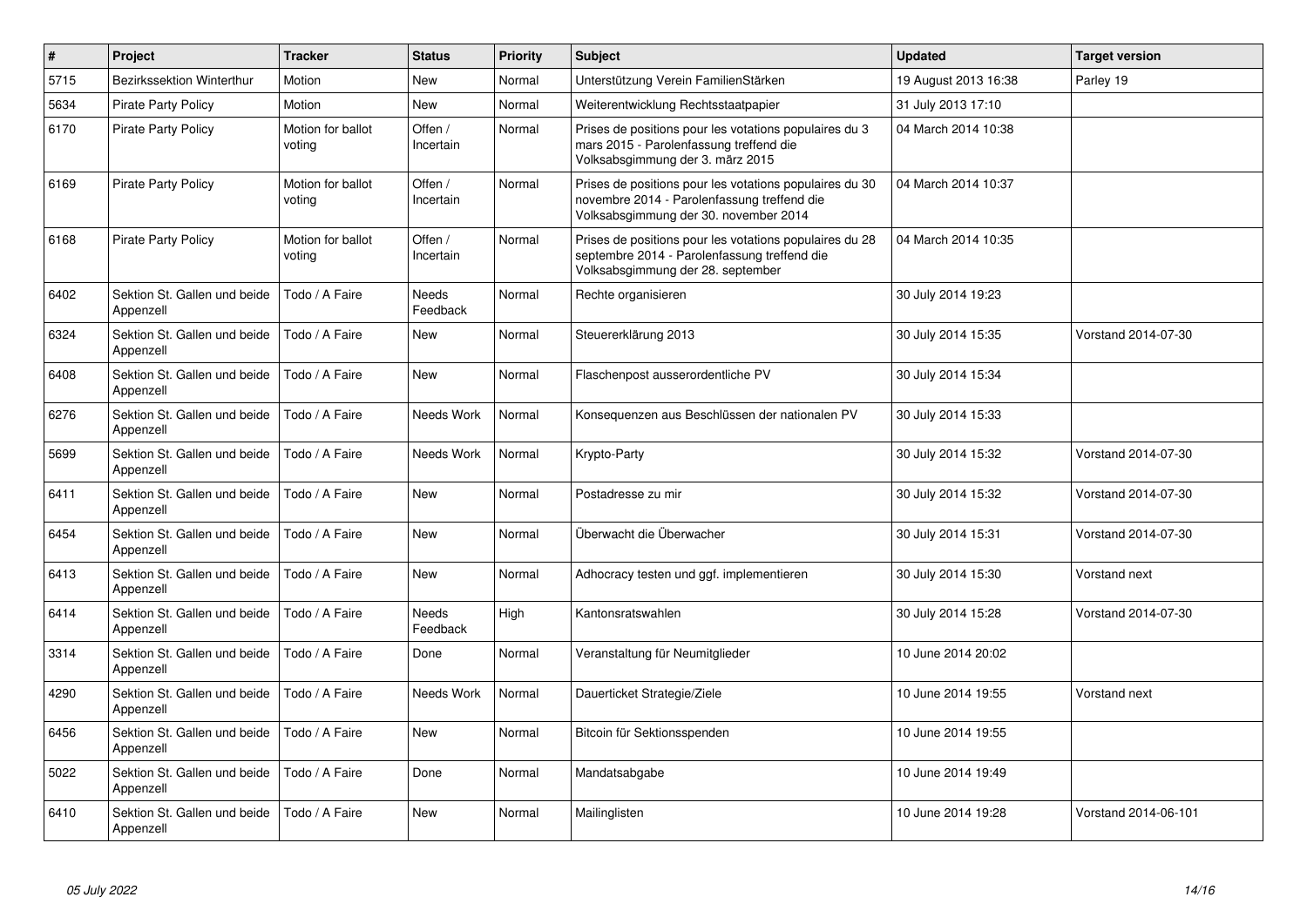| #    | Project                                   | <b>Tracker</b>       | <b>Status</b>        | <b>Priority</b> | Subject                                                          | <b>Updated</b>         | <b>Target version</b>       |
|------|-------------------------------------------|----------------------|----------------------|-----------------|------------------------------------------------------------------|------------------------|-----------------------------|
| 6406 | Sektion St. Gallen und beide<br>Appenzell | Todo / A Faire       | Done                 | Normal          | Kontaktdaten etc an Vorstand CH senden                           | 10 June 2014 19:26     | Vorstand 2014-06-101        |
| 6391 | Sektion St. Gallen und beide<br>Appenzell | Todo / A Faire       | Done                 | Urgent          | Kreisrichterkandidat suchen                                      | 10 June 2014 19:25     | Vorstand 2014-06-101        |
| 6412 | Sektion St. Gallen und beide<br>Appenzell | Todo / A Faire       | <b>New</b>           | Normal          | Mumblerechte                                                     | 10 June 2014 18:53     | Vorstand next               |
| 5640 | Sektion St. Gallen und beide<br>Appenzell | Todo / A Faire       | Done                 | Normal          | Mehr Kommunikationssicherheit                                    | 10 June 2014 13:53     |                             |
| 4529 | Sektion St. Gallen und beide<br>Appenzell | Todo / A Faire       | Needs Work           | Normal          | Dauerticket: Wahlen- / Abstimmungsparolen                        | 09 May 2014 18:35      |                             |
| 4339 | Sektion St. Gallen und beide<br>Appenzell | Todo / A Faire       | Done                 | Normal          | Überarbeitung der Statuten                                       | 09 May 2014 18:35      |                             |
| 4193 | Sektion St. Gallen und beide<br>Appenzell | Todo / A Faire       | Needs Work           | High            | Dauerticket Flaschenpost                                         | 09 May 2014 18:35      |                             |
| 3146 | Sektion St. Gallen und beide<br>Appenzell | Todo / A Faire       | Needs Work           | Normal          | Jugendparlament - Workshop Vorschläge                            | 07 May 2014 20:22      |                             |
| 3077 | Sektion St. Gallen und beide<br>Appenzell | Todo / A Faire       | Needs Work           | Normal          | Allgemeiner Flyer - Piraten SG AR Al                             | 07 May 2014 15:12      |                             |
| 6351 | Sektion St. Gallen und beide<br>Appenzell | Todo / A Faire       | <b>New</b>           | Normal          | Widerspruch Cablecom                                             | 05 April 2014 18:37    |                             |
| 6175 | <b>Pirate Party Policy</b>                | Todo / A Faire       | Offen /<br>Incertain | Normal          | Consultation domaine internet - press release<br>development     | 04 March 2014 11:15    |                             |
| 6171 | <b>Pirate Party Policy</b>                | Todo / A Faire       | Offen /<br>Incertain | Normal          | Consultation domaine internet                                    | 04 March 2014 11:13    |                             |
| 6174 | <b>Pirate Party Policy</b>                | Todo / A Faire       | Offen /<br>Incertain | Normal          | Development of the PPS report on the consultation                | 04 March 2014 11:10    |                             |
| 6173 | <b>Pirate Party Policy</b>                | Todo / A Faire       | Offen /<br>Incertain | Normal          | Consultation internet domain - call for contribution             | 04 March 2014 11:07    |                             |
| 6172 | <b>Pirate Party Policy</b>                | Todo / A Faire       | Offen /<br>Incertain | Normal          | Reading material review                                          | 04 March 2014 11:00    |                             |
| 4644 | Sektion St. Gallen und beide<br>Appenzell | Todo / A Faire       | Needs Work           | Normal          | PiratenSG App entwickeln                                         | 21 October 2013 14:49  |                             |
| 4645 | Sektion St. Gallen und beide<br>Appenzell | Todo / A Faire       | Needs Work           | Normal          | Piratenspiel                                                     | 21 October 2013 14:49  |                             |
| 4537 | Sektion St. Gallen und beide<br>Appenzell | Todo / A Faire       | Needs Work           | Normal          | Spenden veröffentlichen                                          | 09 February 2013 10:47 |                             |
| 8461 | Sektion Bern                              | Beschluss / Décision | New                  | Urgent          | Mitfinanzierung der Abstimmungskampagne gegen das<br>E-ID Gesetz | 16 February 2021 15:17 |                             |
| 8452 | Vorstand - Comité PPS                     | Beschluss / Décision | New                  | High            | Beschlüsse E-ID Abstimmungskampf                                 | 26 November 2020 08:39 | Vorstandssitzung 2020 11 10 |
| 8365 | Vorstand - Comité PPS                     | Beschluss / Décision | New                  | Normal          | Televotia Kündigung                                              | 01 October 2020 22:49  | Vorstandssitzung 2019 11 25 |